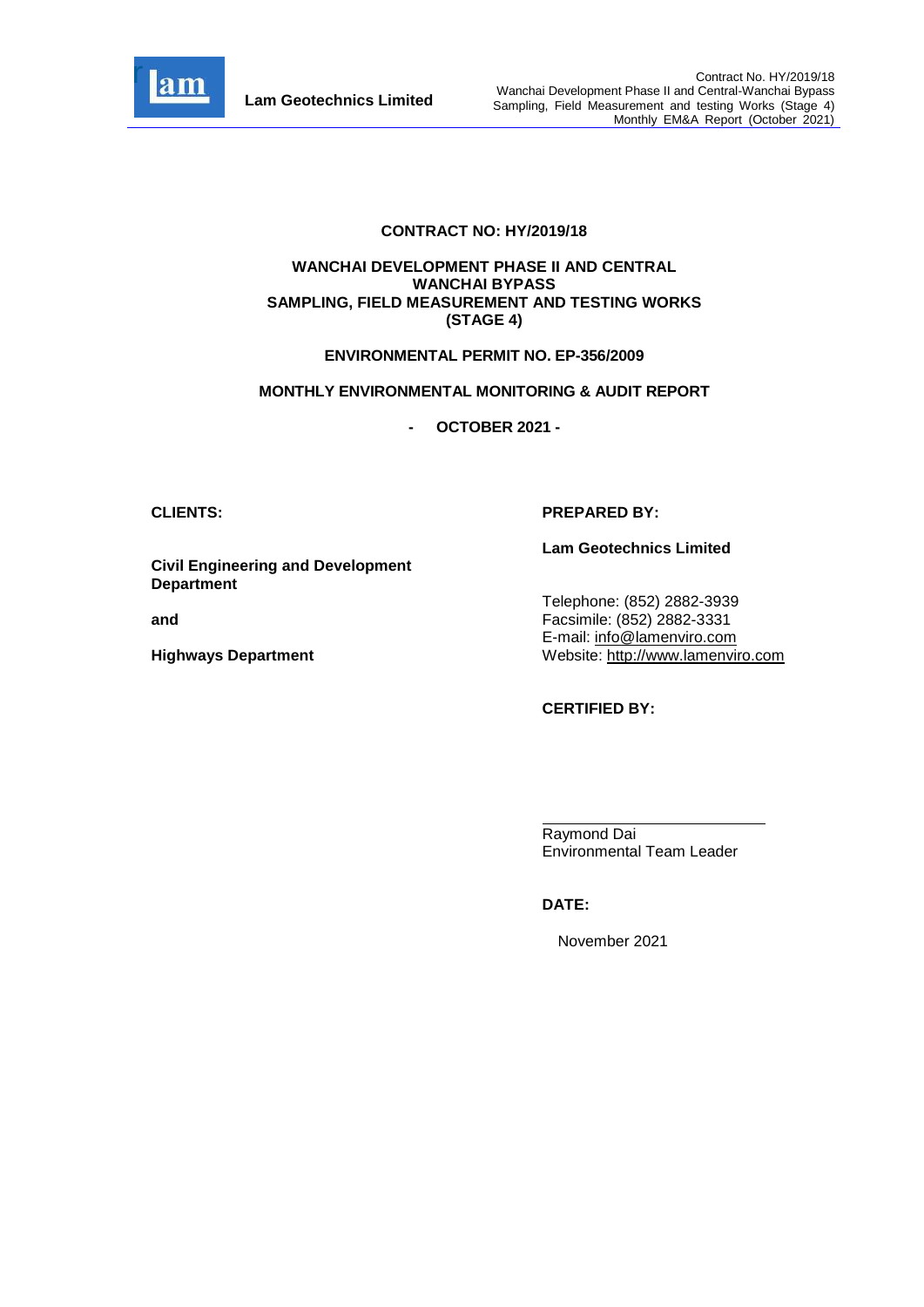

# **TABLE OF CONTENTS**

| $\mathbf{1}$            |                          |                                                                                                                                                     |  |  |
|-------------------------|--------------------------|-----------------------------------------------------------------------------------------------------------------------------------------------------|--|--|
|                         | 1.1<br>1.2               |                                                                                                                                                     |  |  |
| $\overline{2}$          |                          |                                                                                                                                                     |  |  |
|                         | 2.1<br>2.2<br>2.3<br>2.4 |                                                                                                                                                     |  |  |
| 3                       |                          |                                                                                                                                                     |  |  |
|                         | 3.1                      | Status of Environmental Licensing and Permitting under the Project 15                                                                               |  |  |
| $\overline{\mathbf{4}}$ |                          |                                                                                                                                                     |  |  |
|                         | 4.1<br>4.2<br>4.3        |                                                                                                                                                     |  |  |
| 5.                      |                          |                                                                                                                                                     |  |  |
| 6.                      |                          |                                                                                                                                                     |  |  |
|                         | 6.1<br>6.2               | Review of the Reasons for and the Implications of Non-compliance32<br>Summary of action taken in the event of and follow-up on non-compliance<br>32 |  |  |
| 7.                      |                          | <b>CUMULATIVE CONSTRUCTION IMPACT DUE TO THE CONCURRENT</b>                                                                                         |  |  |
| 8.                      |                          |                                                                                                                                                     |  |  |
| 9.                      |                          | <b>COMPLAINTS, NOTIFICATION OF SUMMONS AND PROSECUTION35</b>                                                                                        |  |  |
| 10.                     |                          |                                                                                                                                                     |  |  |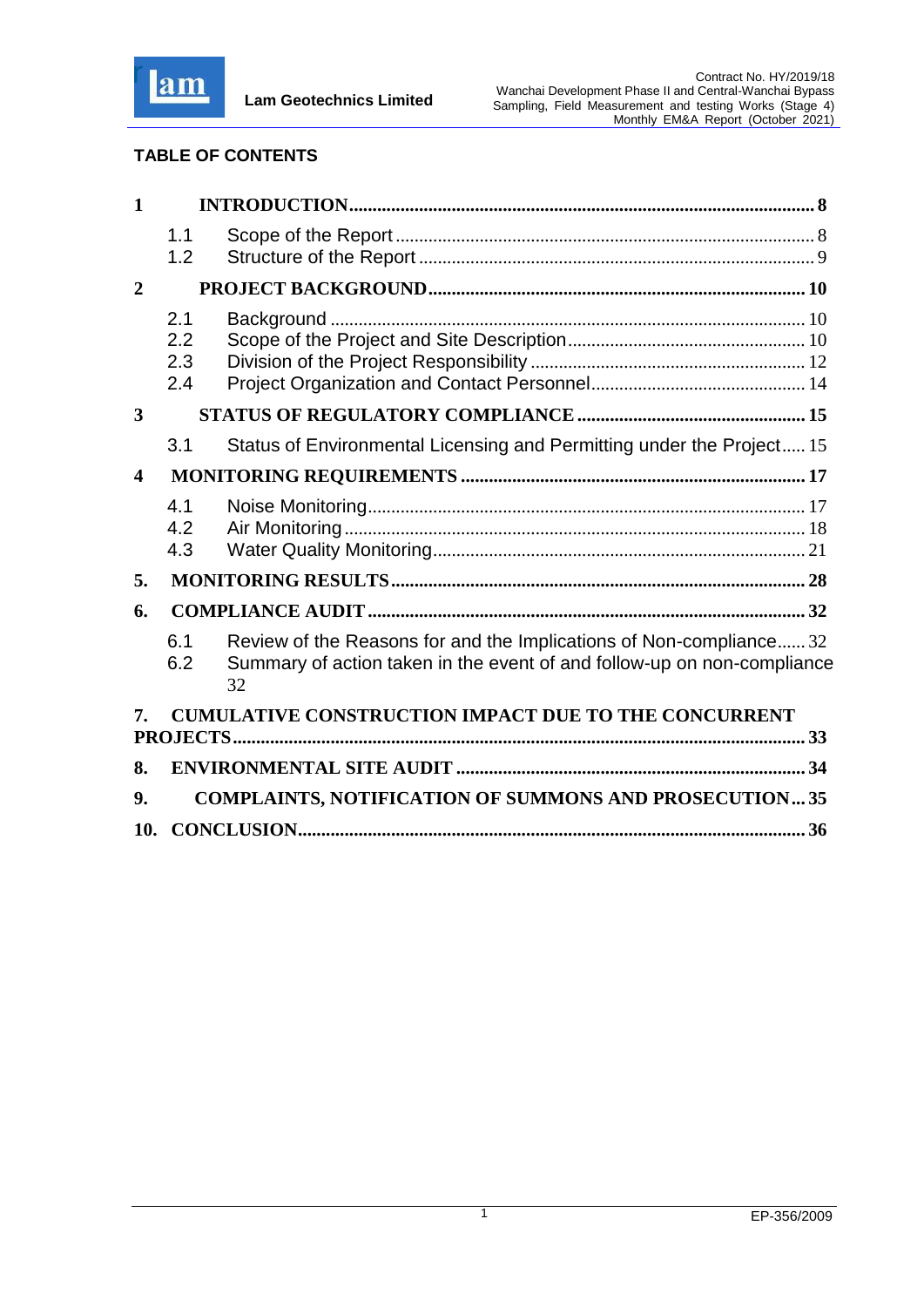

#### **LIST OF TABLES**

- *Table I Summary of Water Quality Monitoring Exceedances in Reporting Month*
- *Table II Summary of Enhanced Dissolved Oxygen Monitoring Exceedances in Reporting Month*
- *[Table 2.1 Schedule 2 Designated Projects under this Project](#page-11-0)*
- *Table 2.2 [Details of Individual Contracts under the Project](#page-12-1)*
- *Table 2.3 [Contact Details of Key Personnel](#page-14-1)*
- *Table 3.1 [Summary of the current status on licences and/or permits on environmental](#page-15-2)  [protection pertinent to the Project](#page-15-2)*
- *Table 4.1 [Noise Monitoring Station](#page-17-2)*
- *Table 4.2 [Air Monitoring Station](#page-22-0)*
- *Table 4.3 [Marine Water Quality Stations for Water Quality Monitoring](#page-22-0)*
- **[Marine Water Quality Monitoring Frequency and Parameters](#page-23-0)**
- *Table 4.5 [Marine Water Quality Stations for Enhanced Water Quality Monitoring](#page-26-0)*
- *Table 9.1 [Cumulative Statistics on Complaints](#page-35-1)*
- *Table 9.2 [Cumulative Statistics on Successful Prosecutions](#page-35-2)*
- *Table 10.1 Construction Activities and Recommended Mitigation Measures in Coming Reporting Month*

#### **LIST OF FIGURES**

- **Figure 2.1 [Project Layout](../Attachment/Fig%202.1_Project%20Layout.pdf)**
- **Figure 2.2 [Project Organization Chart](../Attachment/Fig%202.2%20Project%20Organization%20Chart.pdf)**
- **Figure 4.1 [Locations of Environmental Monitoring Stations](../Attachment/Fig%204.1_Location%20of%20monitoring%20stations.pdf)**

#### **LIST OF APPENDICES**

- **Appendix 3.1 [Environmental Mitigation Implementation Schedule](../Attachment/App3.1%20EMIS.pdf)**
- **Appendix 4.1 [Action and Limit Level](../Attachment/App4.1%20Action%20and%20Limit%20Level.pdf)**
- **Appendix 6.1 [Event Action Plans](../Attachment/App6.1_Event%20and%20Action%20Plan.pdf)**
- **Appendix 9.1 [Complaint Log](../Attachment/App9.1%20Complaint%20Log.pdf)**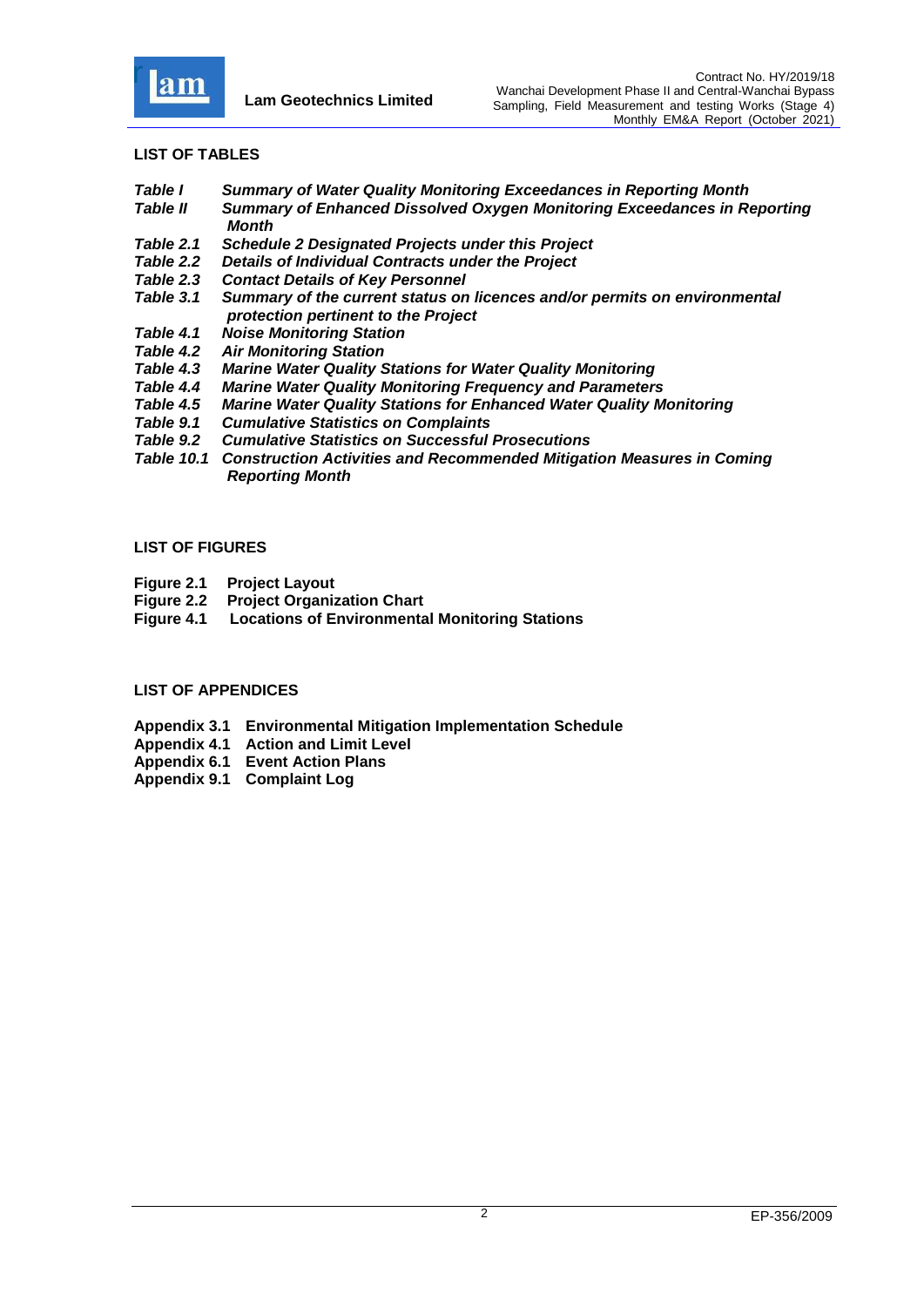

# **EXECUTIVE SUMMARY**

i. This is the Environmental Monitoring and Audit (EM&A) Monthly Report – October 2021 for the Project of Wan Chai Development Phase II and Central-Wanchai Bypass under Environmental Permit no. EP-356/2009. This report presents the environmental monitoring findings and information recorded during the period of 27 September 2021 to 26 October 2021. The cut-off date of reporting is at 26<sup>th</sup> of each reporting month.

## Noise Monitoring

- ii. With respect to the shift in major construction site portions at Wan Chai North, the noise monitoring station M1a – Harbour Sports Centre was finely adjusted from East of Harbour Road Sports Centre to West of Harbour Road Sports Centre on 21 June 2016.
- iii. With respect to the demolition of Ex-Harbour Road Sports Centre, the respective noise monitoring station M1a – Harbour Road Sports Centre were finely adjusted on 16 and 25 May 2017 and thereafter to the Footbridge for Harbour Road Sports for noise monitoring.
- iv. As confirmed by CWB RSS, the marine construction works under Contract HY/2010/08 and relevant reporting have been completed by 21 September 2018, the noise monitoring station namely M2b – Noon day gun area and M3a - Tung Lo Wan Fire Station association with Contract HY/2010/08 and relevant reporting has been ceased in the reporting month.
- v. As confirmed by WDII RSS, the marine construction works under HK/2012/08 and relevant reporting have been completed by 2 January 2019, the noise monitoring station namely M1a - Footbridge for Ex-Harbour Road Sports Centre association with Contract HK/2012/08 and relevant reporting has been ceased in the reporting month.
- vi. As confirmed by CWB RSS, the seabed reinstatement works was resumed under Contract HY/2009/15 at EX-PCWA area on 26 June 2019 and the relevant noise monitoring station monitoring station namely M2b – Noon day gun area and M3a - Tung Lo Wan Fire Station would be associated with Contract HY/2009/15 in the reporting month.
- vii. As confirmed by CWB RSS, the marine construction works under Contract HY/2009/19 and relevant reporting have been completed, the monitoring association with Contract HY/2009/19 namely M4b – Victoria Centre, M5b – City Garden and M6 –HK Baptist Church Henrietta Secondary School and relevant reporting has been ceased in the reporting month.
- viii. As confirmed by CWB RSS, the seabed reinstatement works was resumed under Contract HY/2010/08 at CBTS area on 7 August 2019 and the relevant noise monitoring station monitoring station namely M2b – Noon day gun area and M3a - Tung Lo Wan Fire Station would be associated with Contract HY/2010/08 in the reporting month.
- ix. Referring to WDII RSS confirmation on the completion of marine works under HK/2009/02 within the EP-356 area on 30 September 2019, the relevant noise monitoring station namely M1a – Footbridge for Ex-Harbour Road Sports Centre would not be associated with Contract HK/2009/02 in the reporting month.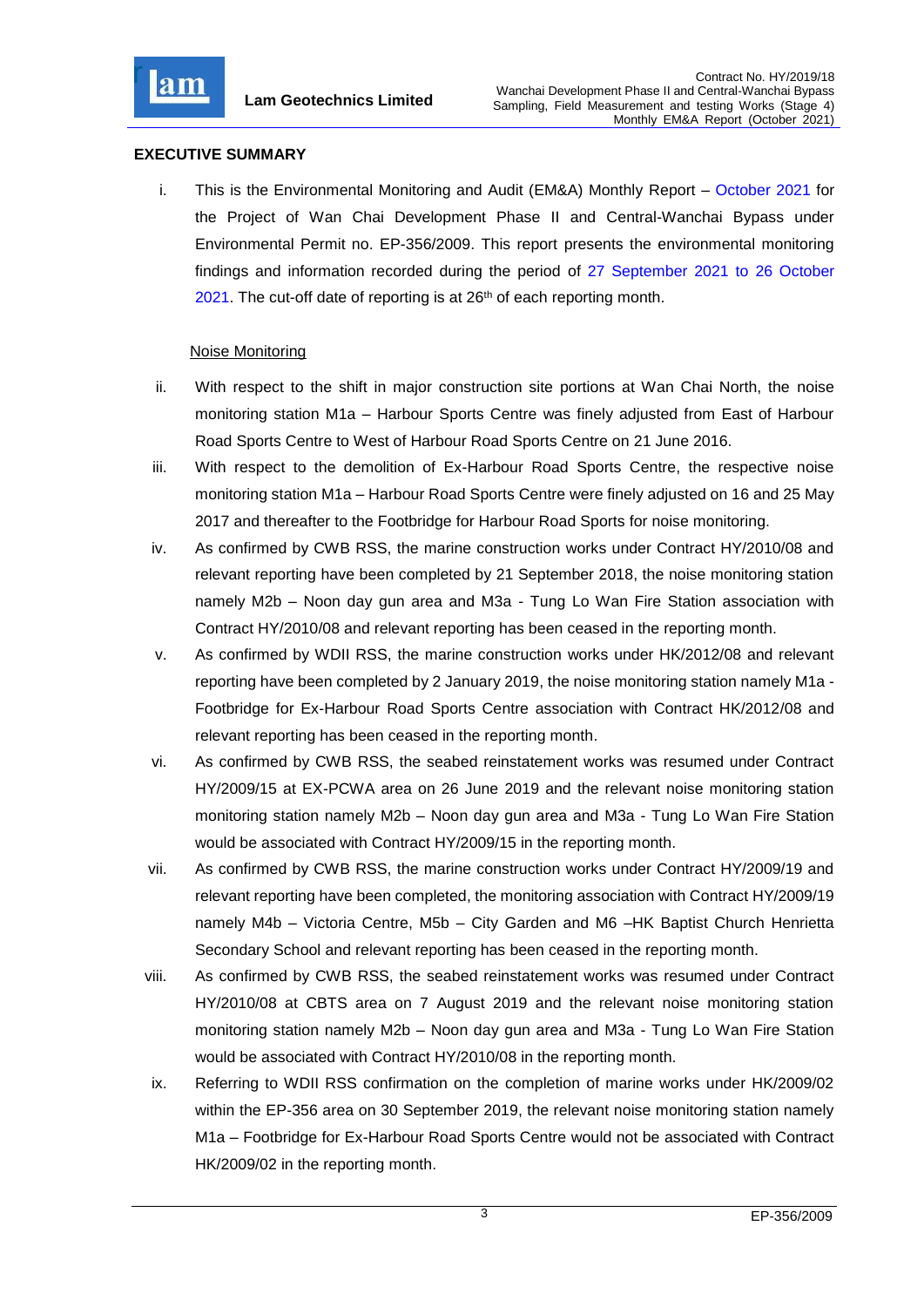

x. As confirmed by CWB RSS that marine works under HY/2010/08 and HY/2009/15 under EP-356/2009 was completed on 22 March 2021, noise monitoring stations M2b – Noon-day gun area and M3a – Tung Lo Wan Fire Station under EP-356/2009 were suspended from 22 March 2021.

## Air Quality Monitoring

- xi. With respect to the proposed demolition of the Oil Street Site Office, the respective air quality monitoring station CMA1b – Oil Street Site Office was finely adjusted from the Oil Street Site Office to Harbour Grand Hotel Boundary Wall from 05 June 2017 onwards.
- xii. With respect to the proposed demolition of eastern podium of Oil Street Site Office, the respective air quality monitoring station CMA1b – Oil Street Site Office was finely adjusted from East podium of the Oil Street Site Office to the West podium of the Oil Street Site Office on 21 December 2016.
- xiii. As confirmed by CWB RSS, the marine construction works under Contract HY/2010/08 and relevant reporting have been completed by 21 September 2018, the air monitoring stations namely CMA3a - CWB PRE Site Office association with Contract HY/2010/08 and relevant reporting has been ceased in the reporting month.
- xiv. As confirmed by WDII RSS, the marine construction works under HK/2012/08 and relevant reporting have been completed by 2 January 2019, the air monitoring stations namely CMA5b - Pedestrian Plaza, CMA6a – WDII PRE Office association with Contract HK/2012/08 and relevant reporting has been ceased in the reporting month.
- xv. As confirmed by CWB RSS, the seabed reinstatement works was resumed under Contract HY/2009/15 at EX-PCWA area on 26 June 2019 and the relevant air monitoring station monitoring station namely CMA3a – CWB PRE Site Office would be associated with Contract HY/2009/15 in the reporting month.
- xvi. As confirmed by CWB RSS, the marine construction works under Contract HY/2009/19 and relevant reporting have been completed, the monitoring association with Contract HY/2009/19 namely CMA1b – Harbour Grand Hotel Boundary Wall and CMA2a Causeway Bay Community Centre and relevant reporting has been ceased in June 2019 reporting month.
- xvii. As confirmed by CWB RSS, the seabed reinstatement works was resumed under Contract HY/2010/08 at CBTS area on 7 August 2019 and the relevant air monitoring station monitoring station namely CMA3a – CWB PRE Site Office would be associated with Contract HY/2010/08 in the reporting month.
- xviii. Referring to WDII RSS confirmation on the completion of marine works under HK/2009/02 within the EP-356 area on 30 September 2019, the relevant air quality monitoring stations namely CMA3a – CWB PRE Site Office and CMA4a - SPCA would not be associated with Contract HK/2009/02 in the reporting month.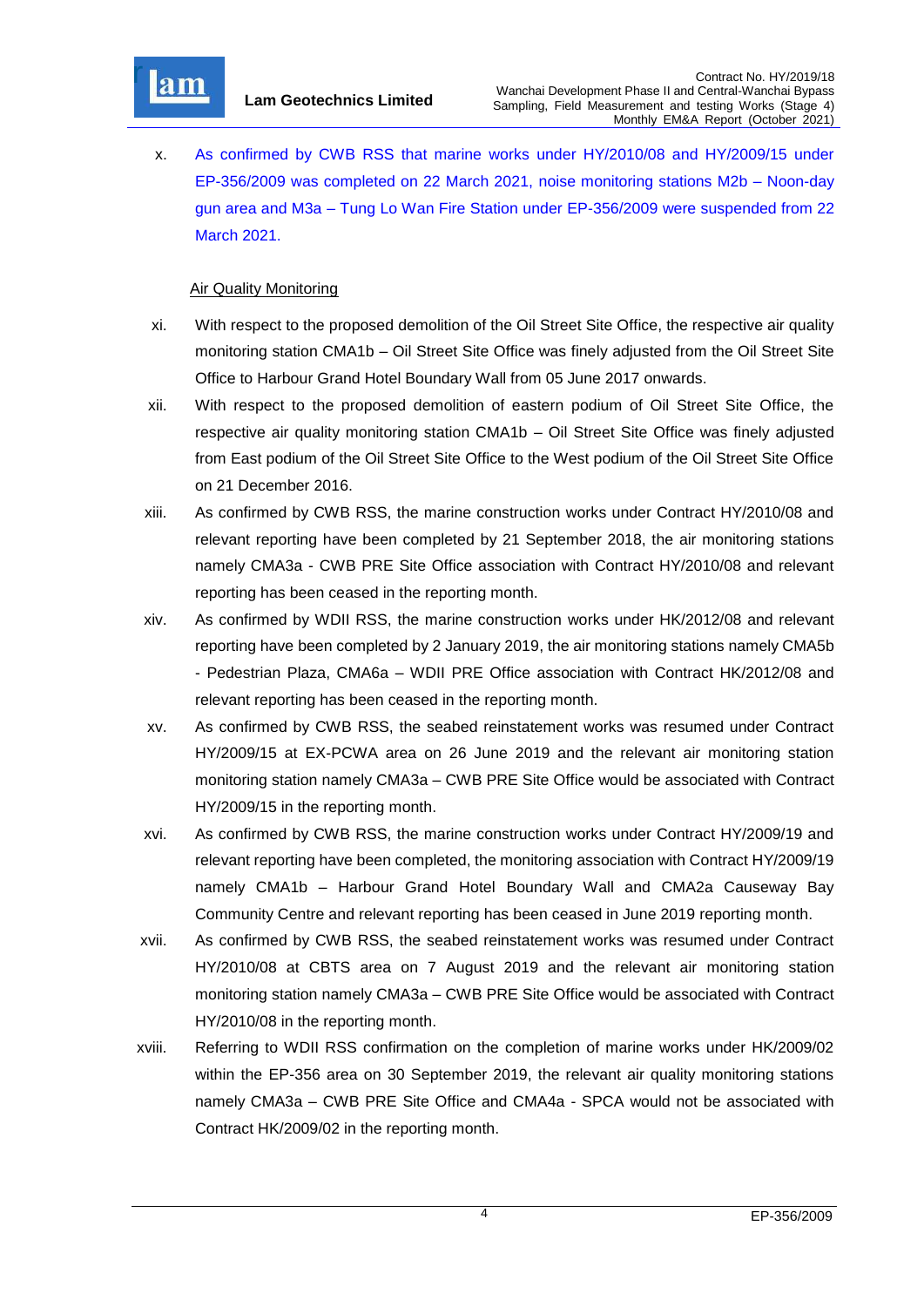

xix. As confirmed by CWB RSS that marine works under HY/2010/08 and HY/2009/15 under EP-356/2009 was completed on 22 March 2021, air quality monitoring stations CMA3a – CWB PRE Site Office under EP-356/2009 was suspended from 22 March 2021.

# **Water Quality Monitoring**

- xx. With respect to the reinstatement of the silt screen system for Cooling Water Intakes P7, P8, P9 and WSD Water Intake RW21, the respective water quality monitoring was reverted to the previous monitoring location for Water Quality Monitoring Station RW21-P789 from water quality stations RW21-P789 East (RW21-P789E) and RW21-P789 West (RW21-P789W) from 25 January 2017 onwards.
- xxi. With respect to the removal of silt screen at WQM station RW21-P789 on 26 November 2016, the respective water quality monitoring at RW21-P789 was adjusted to RW21-P789E and RW21-P789W since 28 November 2016 ebb-tide.
- xxii. With respect to the temporarily suspension of marine construction works at WCR3 Area by Contract HK/2009/02, the installed silt screen for intake group (P7, P8, P9 and WSD21) was removed on 26 November 2016.
- xxiii. As advised by the Contractor of HK/2009/01, all silt screen remains removal works at P1, P3, P4, P5 and C1 water quality monitoring stations were completed on 8 May 2016.
- xxiv. With respect to the marine works undertaken at WCR3 by Contract HK/2009/02, the respective water quality monitoring station C1 associated with Contract HK/2009/01 was updated as in association with Contract HK/2009/01 and Contract HK/2009/02.
- xxv. With respect to the marine works undertaken at CBTS by Contract HY/2010/08, the respective water quality monitoring station C7 associated with Contract HY/2009/15 was updated as in association with Contract HY/2009/15 and Contract HY/2010/08.
- xxvi. With respect to the marine works undertaken at HKCEC2 by Contract HK/2012/08, the respective water quality monitoring station WSD19, P1, P3, P4, and P5 were associated with Contract HK/2012/08.
- xxvii. As confirmed by WDII RSS, the marine construction works under Contract HK/2009/01 have been completed since 24 July 2017, the monitoring association with Contract HK/2009/01 and relevant reporting has been ceased in the reporting month.
- xxviii. Enhanced DO monitoring at Windsor House Cooling (Station Ref: C7) was temporarily suspended since 22 October 2014 with respect to the formation of temporary reclamation zone TS3
- xxix. Referring to CWB RSS confirmation on the completion of marine construction activities within the Ex-PCWA area and the completion of the post construction water quality monitoring, the respective Enhance DO Monitoring within Ex-PCWA for monitoring station Ex-PCWA SE and Ex-PCWA SW was temporarily suspended since 07 March 2017 ebb tide onwards.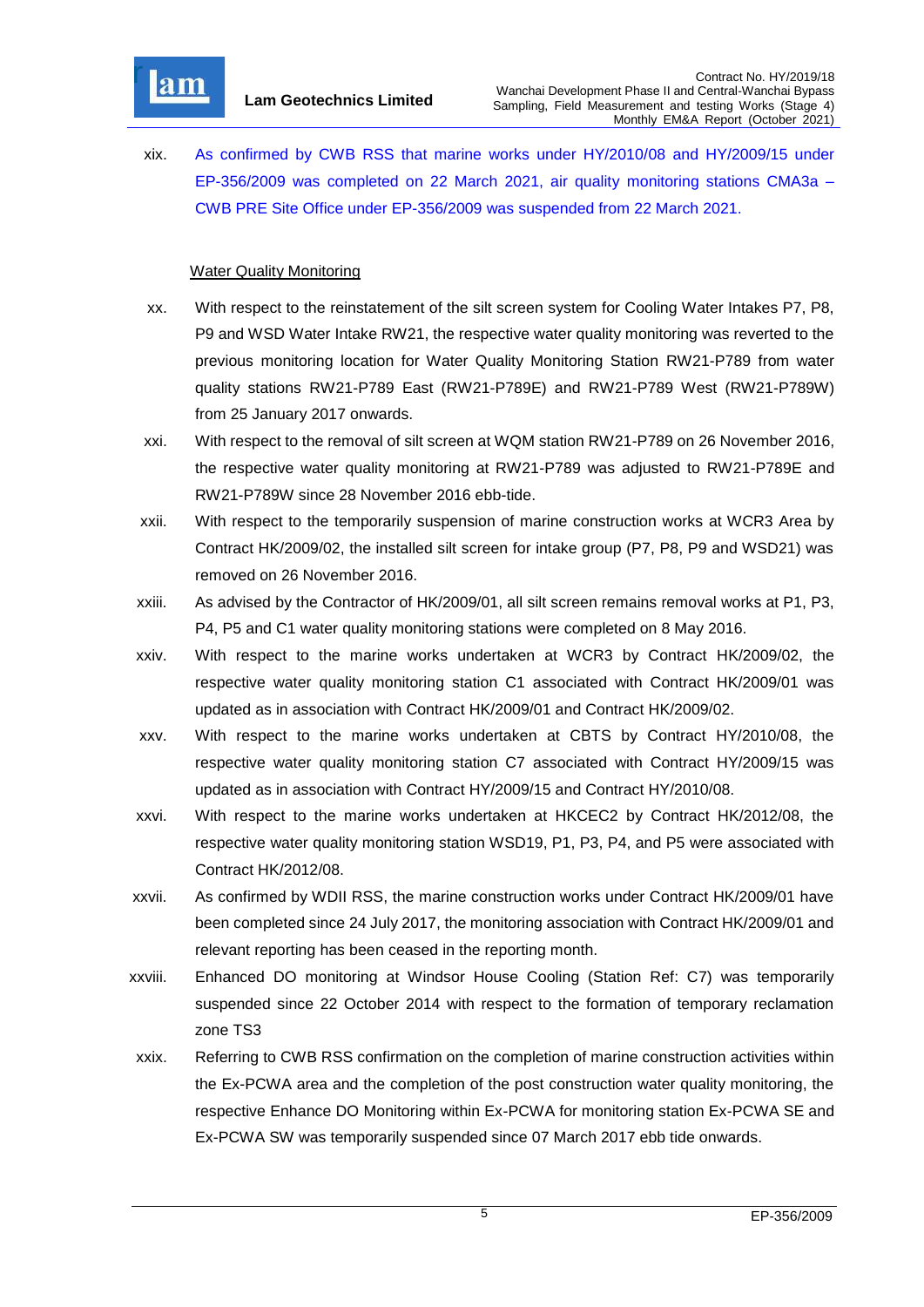

- xxx. Water quality monitoring station C7 and Enhance DO monitoring station C6 shall be associated with Contract HY/2010/08, upon confirmation of marine construction works completion under Contract HY/2009/15 at CBTS area and Ex-PCWA area since 19 June 2017.
- xxxi. Enhanced DO monitoring at Windsor House Cooling (Station Ref: C7) was resumed from 1 February 2018 onwards with respect to the completion of removal of temporary reclamation zone.
- xxxii. Referring to CWB RSS confirmation on the completion of removal of temporary reclamation within the TS3 area and the completion of the post construction water quality monitoring, the respective Enhance DO Monitoring within TS3 for monitoring station C6 and C7 was temporarily suspended since 05 March 2018 onwards.
- xxxiii. Referring to CWB RSS confirmation on the completion of marine works within the TS3 area and the completion of the post construction water quality monitoring, the respective water quality monitoring within TS3 for monitoring station C7 was temporarily suspended since 29 October 2018 onwards.
- xxxiv. Referring to WDII RSS confirmation on the completion of marine works under HK/2012/08 within the EP-356 area on 2 January 2019 and the completion of the post construction water quality monitoring (From 2 January 2019 to 30 January 2019), the respective water quality monitoring stations P1, P3, P4, P5 and WSD19 within EP-356 area was temporarily suspended since 15 February 2019 onwards.
- xxxv. Referring to CWB RSS confirmation on the resumption of marine works within the CBTS area the respective water quality monitoring within CBTS for monitoring station C7 was resumed since 7 August 2019 and associated with Contract HY/2009/15 and HY/2010/08.
- xxxvi. Referring to WDII RSS confirmation on the completion of marine works under HK/2009/02 within the EP-356 area on 30 September 2019 and the completion of the post construction water quality monitoring (From 30 September 2019 to 26 October 2019), the respective water quality monitoring stations C1 and RW21-P789 within EP-356 area was temporarily suspended from 26 October 2019 onwards.
- xxxvii. Referring to CWB RSS confirmation, there was no marine works under EP-356/2009 until mid-September 2020. The respective water quality monitoring station C7 within EP-356 area was temporarily suspended from 15 May 2020 onwards.
- xxxviii. Referring to CWB RSS confirmation on the resumption of marine works within the CBTS area the respective water quality monitoring within CBTS for monitoring station C7 was resumed since 16 September 2020.
- xxxix. As confirmed by CWB RSS that marine works under HY/2010/08 and HY/2009/15 under EP-356/2009 was completed on 22 March 2021, 4 week post-construction water quality monitoring at C7 was commenced on 22 March 2021 and ended on 19 April 2021.
	- xl. The water quality monitoring at Station C7 has been temporarily suspended since 20 April 2021 after the 4-week post-construction water quality monitoring as agreed with IEC.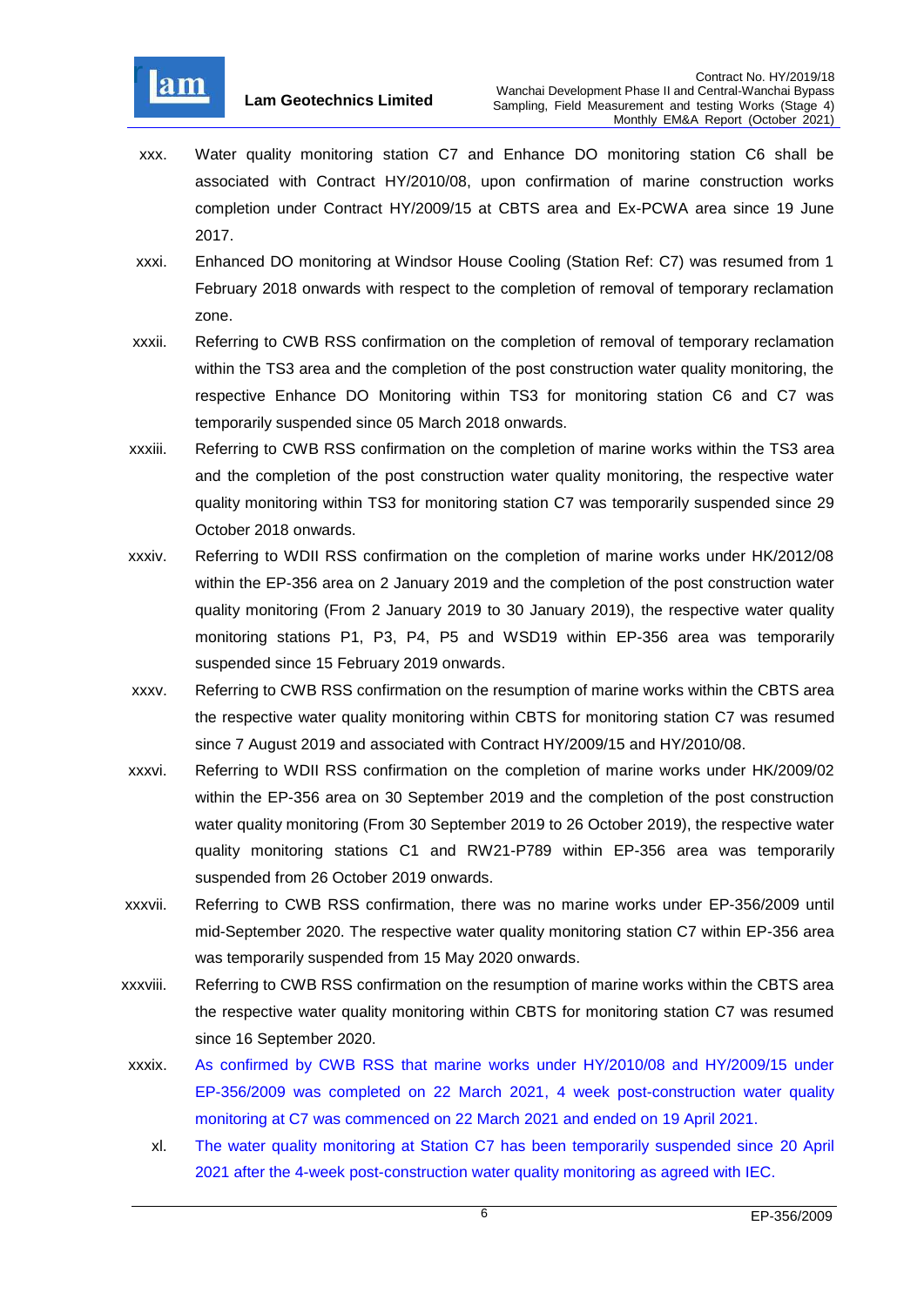

Complaints, Notifications of Summons and Successful Prosecutions

xli. No environmental complaint, summons and prosecution were received in the reporting period.

#### **Site Inspections and Audit**

xlii. As confirmed by CWB RSS that marine works under HY/2010/08 and HY/2009/15 under EP-356/2009 was completed on 22 March 2021, weekly site inspection was suspended on 22 March 2021 as agreed with IEC.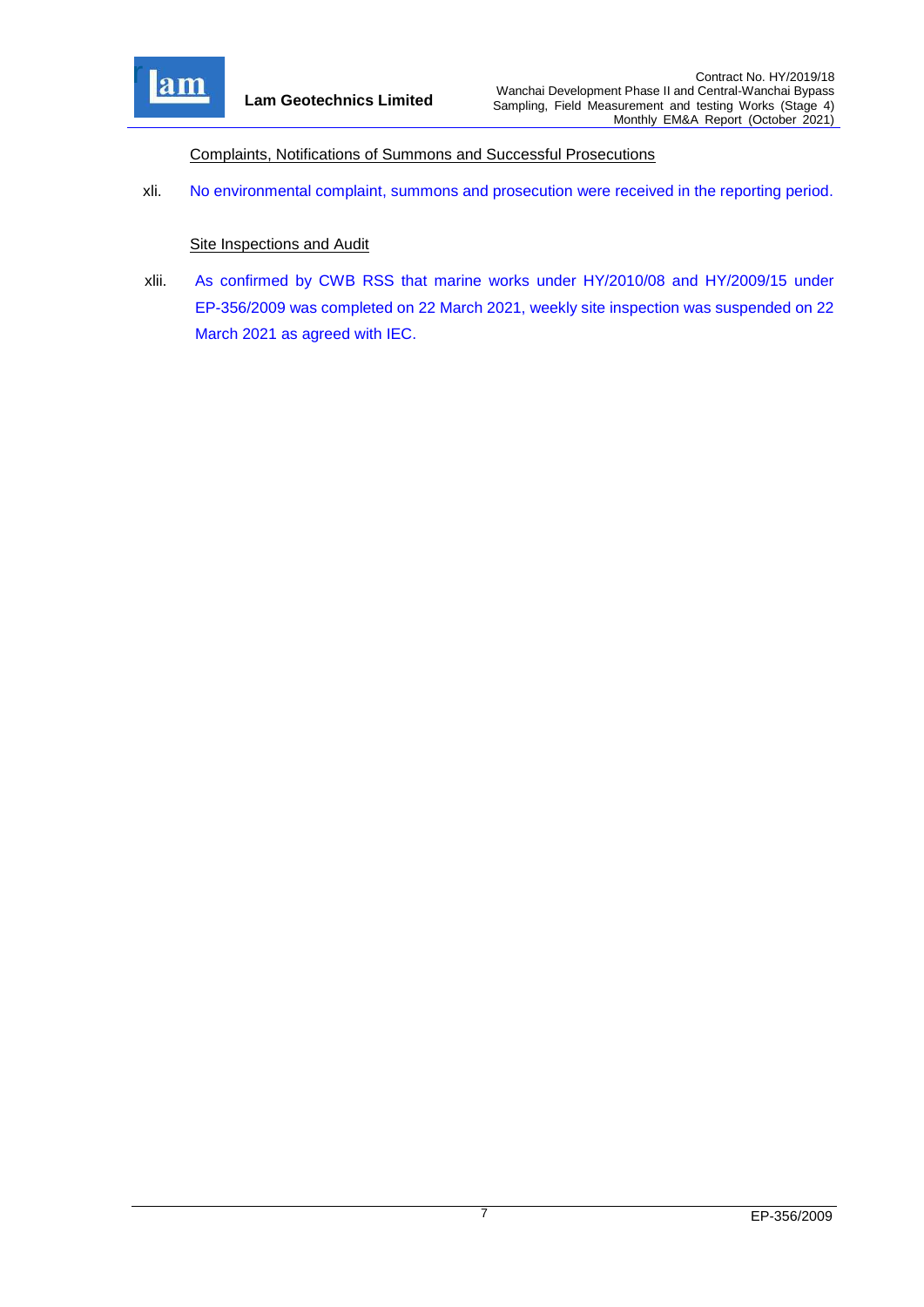

#### <span id="page-8-0"></span>**1 Introduction**

## <span id="page-8-1"></span>**1.1 Scope of the Report**

- 1.1.1. Lam Geotechnics Limited (LGL) has been appointed to work as the Environmental Team (ET) under Environmental Permit no. EP-356/2009 to implement the Environmental Monitoring and Audit (EM&A) programme as stipulated in the EM&A Manual of the approved Environmental Impact Assessment (EIA) Report for Wan Chai Development phase II and Central-Wan Chai Bypass (Register No.: AEIAR-125/2008) and in the EM&A Manual of the approved EIA Report for Central-Wan Chai Bypass and Island Eastern Corridor Link (Register No. AEIAR-041/2001).
- 1.1.2. This report presents the environmental monitoring and auditing work carried out in accordance to the Section 10.3 of EM&A Manual and "*Environmental Monitoring and Audit Requirements"* under Particular Specification Section 27.
- 1.1.3. This report documents the finding of EM&A works for Environmental Permit no. EP-356/2009 during the period of 27 September 2021 to 26 October 2021. The cut-off date of reporting is at 26<sup>th</sup> of each reporting month.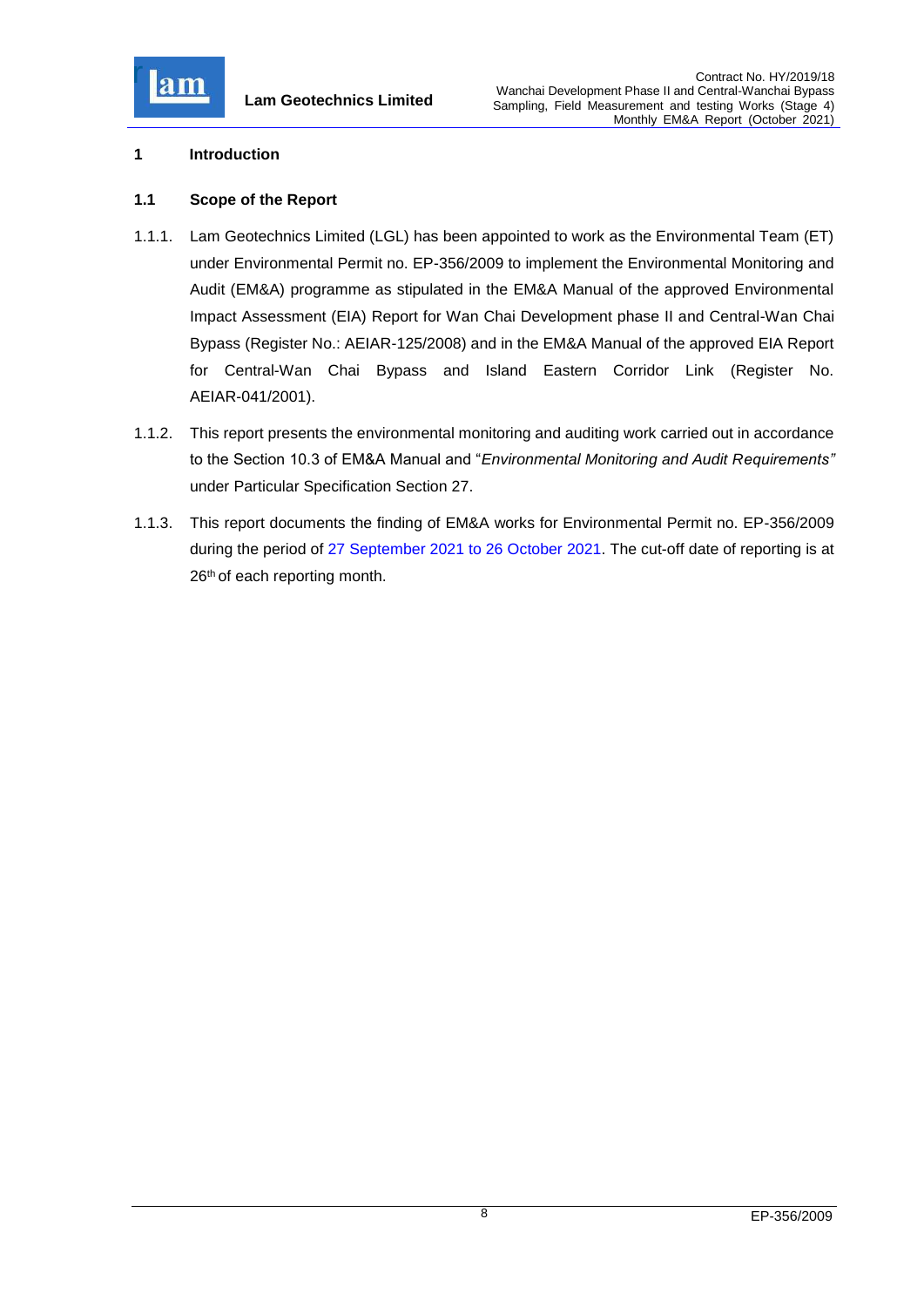

## <span id="page-9-0"></span>**1.2 Structure of the Report**

- **Section 1** *Introduction* details the scope and structure of the report.
- **Section 2** *Project Background* summarizes background and scope of the project, site description, project organization and contact details of key personnel during the reporting period.
- **Section 3** *Status of Regulatory Compliance* summarizes the status of valid Environmental Permits / Licenses during the reporting period.
- **Section 4** *Monitoring Requirement***s** summarizes all monitoring parameters, monitoring methodology and equipment, monitoring locations, monitoring frequency, criteria and respective event and action plan and monitoring programmes.
- **Section 5** *Monitoring Results* summarizes the monitoring results obtained in the reporting period.
- **Section 6 C***ompliance Audit* summarizes the auditing of monitoring results, all exceedances environmental parameters.
- **Section 7** *Cumulative Construction Impact due to the Concurrent Projects*  summarizes the relevant cumulative construction impact due to the concurrent activities of the concurrent Projects.
- **Section 8 Environmental Site Audit** summarizes the findings of weekly site inspections undertaken within the reporting period, with a review of any relevant follow-up actions within the reporting period.
- **Section 9** *Complaints, Notification of summons and Prosecution summarizes the* cumulative statistics on complaints, notification of summons and prosecution
- **Section 10** *Conclusion*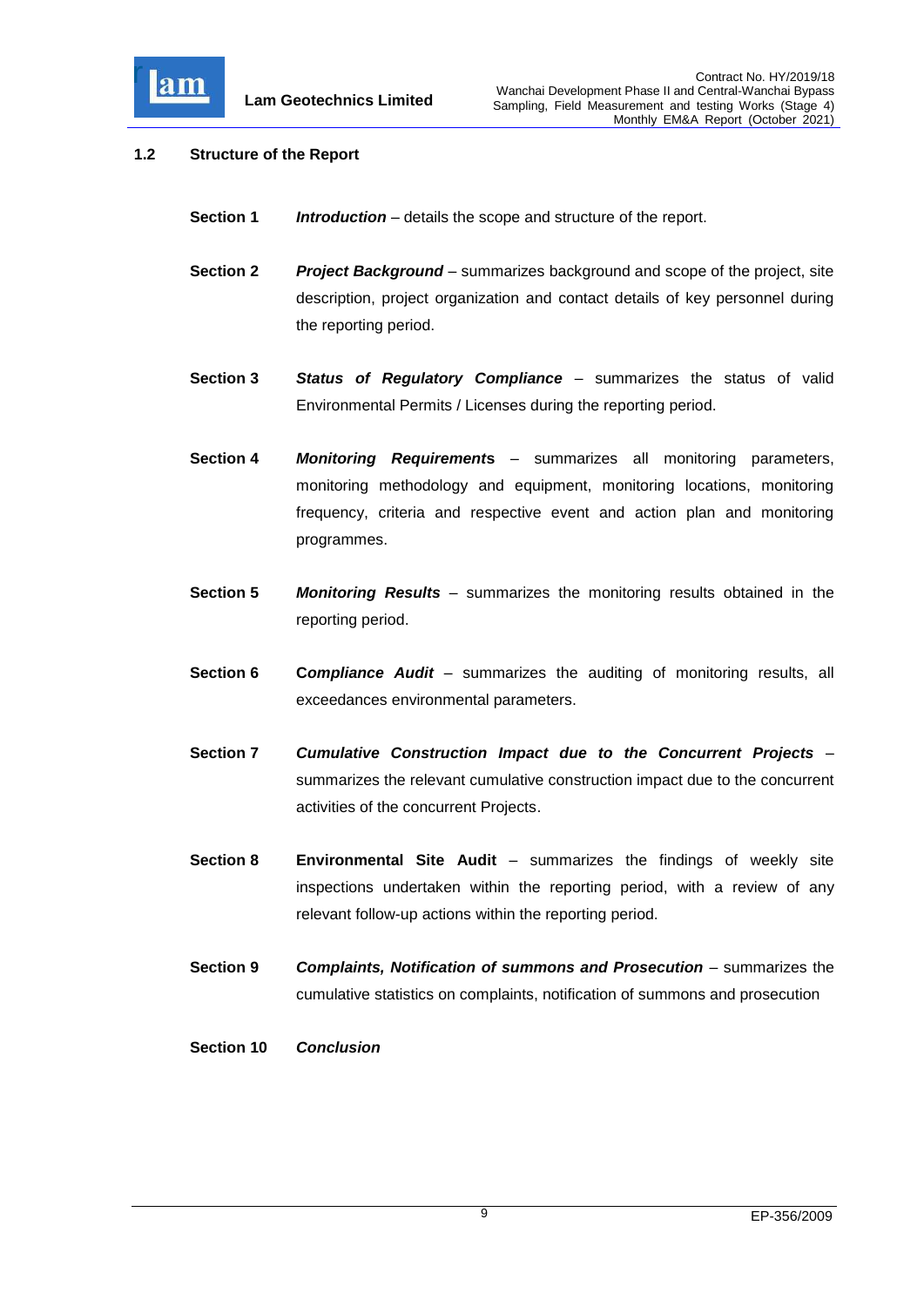

## <span id="page-10-0"></span>**2 Project Background**

## <span id="page-10-1"></span>**2.1 Background**

- 2.1.1. "Wan Chai Development phase II and Central-Wan Chai Bypass" and "Central-Wan Chai Bypass and Island Eastern Corridor Link" (hereafter called "the Project") are Designed Project (DP) under the Environmental Impact Assessment Ordinance (Cap. 499) (EIAO). The Environmental Impact Assessment (EIA) Reports for Central-Wan Chai Bypass and Island Eastern Corridor Link (Register No. AEIAR-041/2001) and Wan Chai Development phase II and Central-Wan Chai Bypass (Register No.: AEIAR-125/2008) have been approved on 31 August 2001 and 11 December 2008 respectively.
- 2.1.2. The key purpose of Wan Chai Development Phase II (WDII) is to provide land at Wan Chai North and North Point for construction of the Central-Wan Chai Bypass and Island Eastern Corridor Link (CWB). Land formed under the project will be developed as a world-class waterfront promenade joining that at the new Central waterfront for public enjoyment.
- 2.1.3. There is a compelling and present need for the CWB to provide relief to the very congested east-west Connaught Road Central/Harcourt Road / Gloucester Road Corridor (the Corridor) which is currently operating beyond its capacity. The CWB will provide relief to the existing congestion along the Corridor and cater for the anticipated growth of traffic on Hong Kong Island. Without the CWB and its access roads, there will not be sufficient capacity to serve the heavy traffic demands at both strategic and local levels.

#### <span id="page-10-2"></span>**2.2 Scope of the Project and Site Description**

- 2.2.1. The Project is located mainly in Wan Chai North, Causeway Bay and North Point, and is demarcated by Gloucester Road and Victoria Park Road to the south, Fenwick Pier Street to the west and Tong Shui Road Interchange to the east, as shown in *[Figure 2.1](file:///C:/Users/kcchan/AppData/Roaming/Microsoft/Attachment/Fig%202.1_Project%20Layout.pdf)*.
- 2.2.2. The study area encompasses existing developments along the Wan Chai, Causeway Bay and North Point shorelines. Major land uses include the Hong Kong Convention & Exhibition Centre (HKCEC) Extension, the Wan Chai Ferry Pier, the ex-Wan Chai Public Cargo Working Area (ex-PCWA), the Royal Hong Kong Yacht Club (RHKYC), the Police Officers' Club, the Causeway Bay Typhoon Shelter (CBTS) and commercial and residential developments.
- 2.2.3. The scope of the Project comprises:
	- Land formation for key transport infrastructure and facilities, including the Trunk Road (i.e. CWB) and the associated slip roads for connection to the Trunk Road and for through traffic from Central to Wan Chai and Causeway Bay. The land formed for the above transport infrastructure will provide opportunities for the development of an attractive waterfront promenade for the enjoyment of the public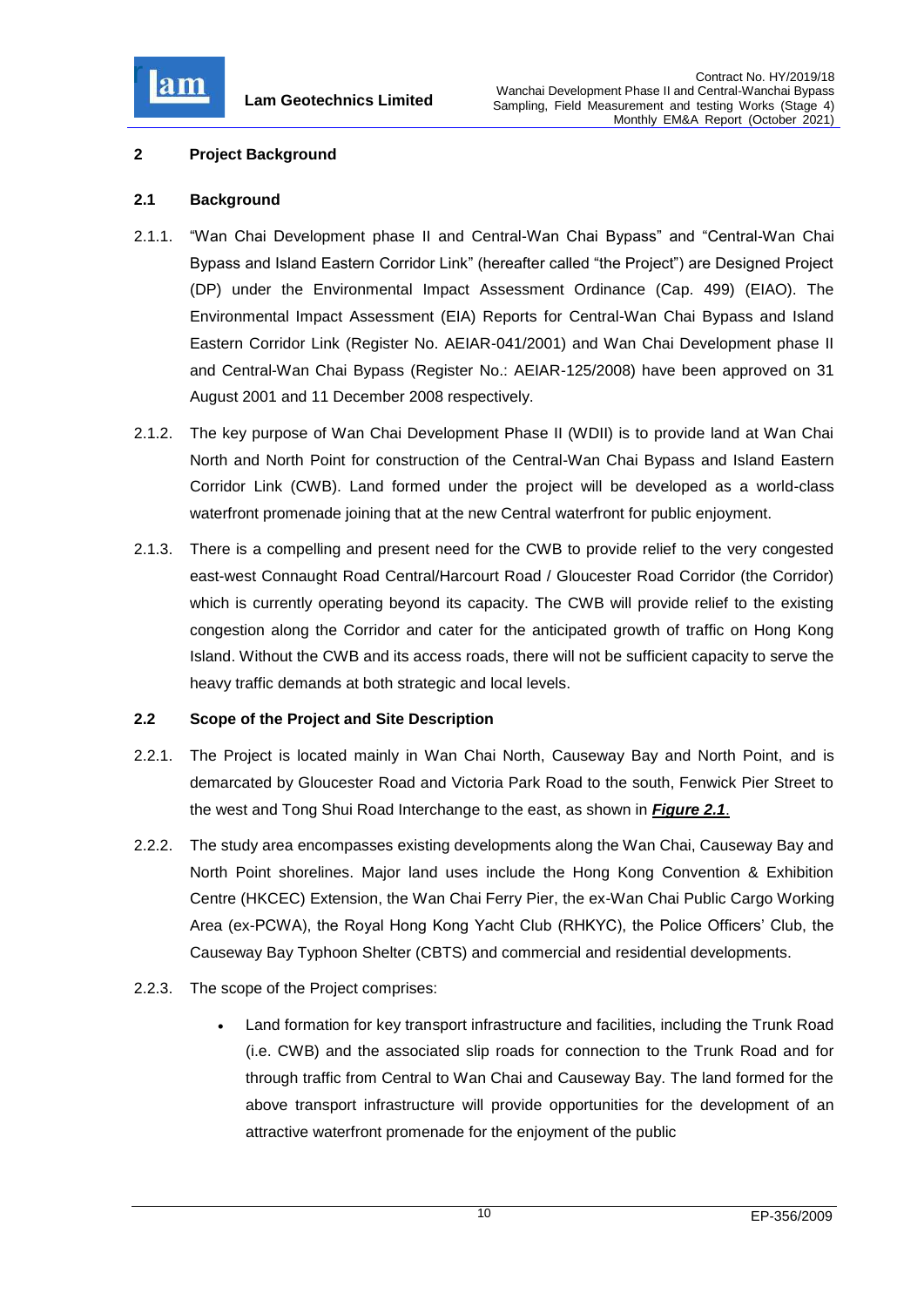

- Reprovisioning / protection of the existing facilities and structures affected by the land formation works mentioned above
- Extension, modification, reprovisioning or protection of existing storm water drainage outfalls, sewerage outfalls and watermains affected by the revised land use and land formation works mentioned above
- Upgrading of hinterland storm water drainage system and sewerage system, which would be rendered insufficient by the land formation works mentioned above
- Provision of the ground level roads, flyovers, footbridges, necessary transport facilities and the associated utility services
- Construction of the new waterfront promenade, landscape works and the associated utility services
- The Trunk Road (i.e. CWB) within the study area and the associated slip roads for connection to the Trunk Road.
- 2.2.4. The project also contains various Schedule 2 DPs that, under the EIAO, require Environmental Permits (Eps) to be granted by the DEP before they may be either constructed or operated. *Table 2.1* summarises the five individual DPs under this Project. *[Figure 2.1](file:///C:/Users/kcchan/AppData/Roaming/Microsoft/Attachment/Fig%202.1_Project%20Layout.pdf)* shows the locations of these Schedule 2 DPs.

| <b>Item</b>     | <b>Designated Project</b>                                                                | <b>EIAO Reference</b>                 | <b>Reason for inclusion</b>                                                                                         |
|-----------------|------------------------------------------------------------------------------------------|---------------------------------------|---------------------------------------------------------------------------------------------------------------------|
| DP <sub>1</sub> | Central-Wanchai Bypass (CWB)<br>including its road tunnel and slip<br>roads              | Schedule 2, Part I, A.1<br>and A.7    | Trunk road and road tunnel<br>more than 800 m in length                                                             |
| DP <sub>2</sub> | Road P2 and other roads which<br>are classified as primary/district<br>distributor roads | Schedule 2, Part I, A.1               | Primary / district distributor<br>roads                                                                             |
| DP <sub>3</sub> | Reclamation works including<br>associated dredging works                                 | Schedule 2, Part I, C.1<br>and $C.12$ | Reclamation more than 5 ha<br>in size and a dredging<br>operation less than 100 m<br>from a seawater intake point   |
| DP <sub>5</sub> | Wan Chai East Sewage Outfall                                                             | Schedule 2, Part I, F.5<br>and F.6    | Submarine sewage pipelines<br>with a total diameter more<br>than 1,200 mm and include a<br>submarine sewage outfall |
| DP <sub>6</sub> | Dredging for the Cross-harbour<br>Water Mains from Wan Chai to<br>Tsim Sha Tsui          | Schedule 2, Part I, C.12              | A dredging operation less<br>than 100 m from a seawater<br>intake point                                             |

<span id="page-11-0"></span>*Table 2.1 Schedule 2 Designated Projects under this Project*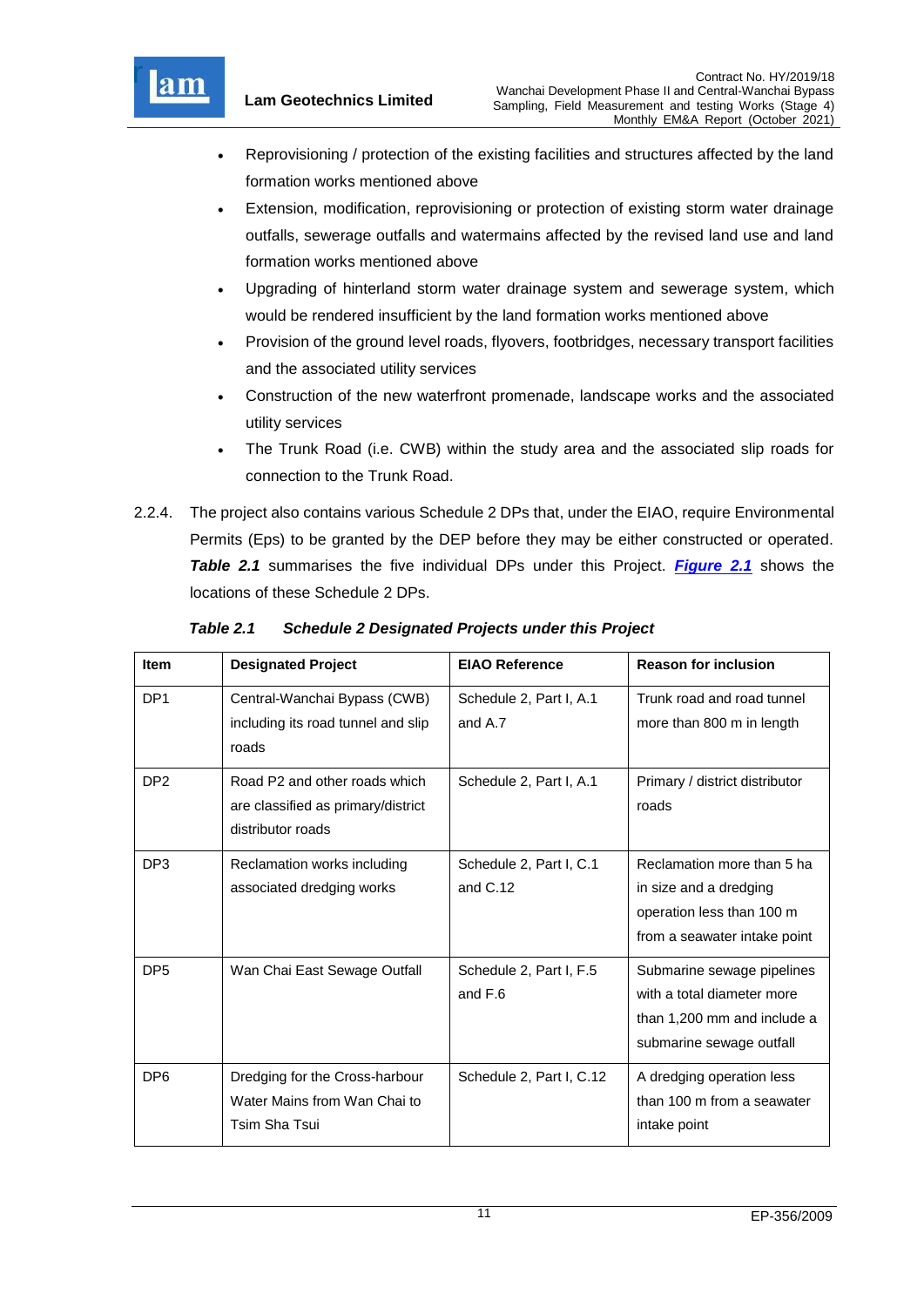

# <span id="page-12-0"></span>**2.3 Division of the Project Responsibility**

- 2.3.1. Due to the multi-contract nature of the Project, there are a number of contracts sub-dividing the whole works area into different work areas to be commenced. Contractors of individual contracts will be required by the EP holder to apply Further Environmental Permits (FEP) such that the impact monitoring stations are sub-divided accordingly to facilitate the implementation of EM&A programme and to streamline the EM&A reporting for individual FEP holders correspondingly.
- 2.3.2. The details of individual contracts are summarized in *Table 2.2*.

| <b>Contract No.</b> | <b>Contract Title</b>                       | <b>Associated</b> | <b>Construction</b> |
|---------------------|---------------------------------------------|-------------------|---------------------|
|                     |                                             | DP(s)             | <b>Commencement</b> |
|                     |                                             |                   | <b>Date</b>         |
| HK/2009/01          | Wan Chai Development Phase II -             | DP3, DP6          | 23 July 2010        |
|                     | Central - Wanchai Bypass at Hong Kong       |                   | (Completed)         |
|                     | <b>Convention and Exhibition Centre</b>     | DP1, DP2          | 25 August 2011      |
|                     |                                             |                   | (Completed)         |
| HK/2009/02          | Wan Chai Development Phase II - Central -   | DP3, DP5          | 5 July 2010         |
|                     | Wan Chai Bypass at WanChai East             |                   | (Completed)         |
|                     |                                             | DP <sub>1</sub>   | 26 April 2011       |
|                     |                                             |                   | (Completed)         |
| HY/2009/11          | Wan Chai Development Phase II and Central - | DP <sub>3</sub>   | 17 March 2010       |
|                     | Wan Chai Bypass - North Point Reclamation   |                   | (Completed)         |
| HY/2009/15          | Central-Wanchai Bypass - Tunnel (Causeway   | DP <sub>3</sub>   | 10 November 2010    |
|                     | Bay Typhoon Shelter Section)                |                   | (Completed)         |
|                     |                                             | DP <sub>1</sub>   | 13 July 2011        |
|                     |                                             |                   | (Completed)         |
| HK/2010/06          | Wan Chai Development Phase II-Central-Wan   | DP <sub>3</sub>   | 22 March 2011       |
|                     | Chai Bypass over MTR Tsuen Wan Line         |                   | (Completed)         |
| 04/HY/2006          | Reconstruction of Bus Terminus near Man Yiu | DP <sub>1</sub>   | September 2010      |
|                     | Street and Man Kwong Street                 |                   | (Completed)         |
| HY/2009/17          | Central - Wan Chai Bypass (CWB) at FEHD     | DP <sub>1</sub>   | 5 October 2010      |
|                     | Whitfield Depot - Advanced piling works.    |                   | (Completed)         |
| HY/2009/18          | Central - Wan Chai Bypass (CWB) - Central   | DP <sub>1</sub>   | 21 April 2011       |
|                     | Interchange                                 |                   | (Completed)         |

## <span id="page-12-1"></span>*Table 2.2 Details of Individual Contracts under the Project*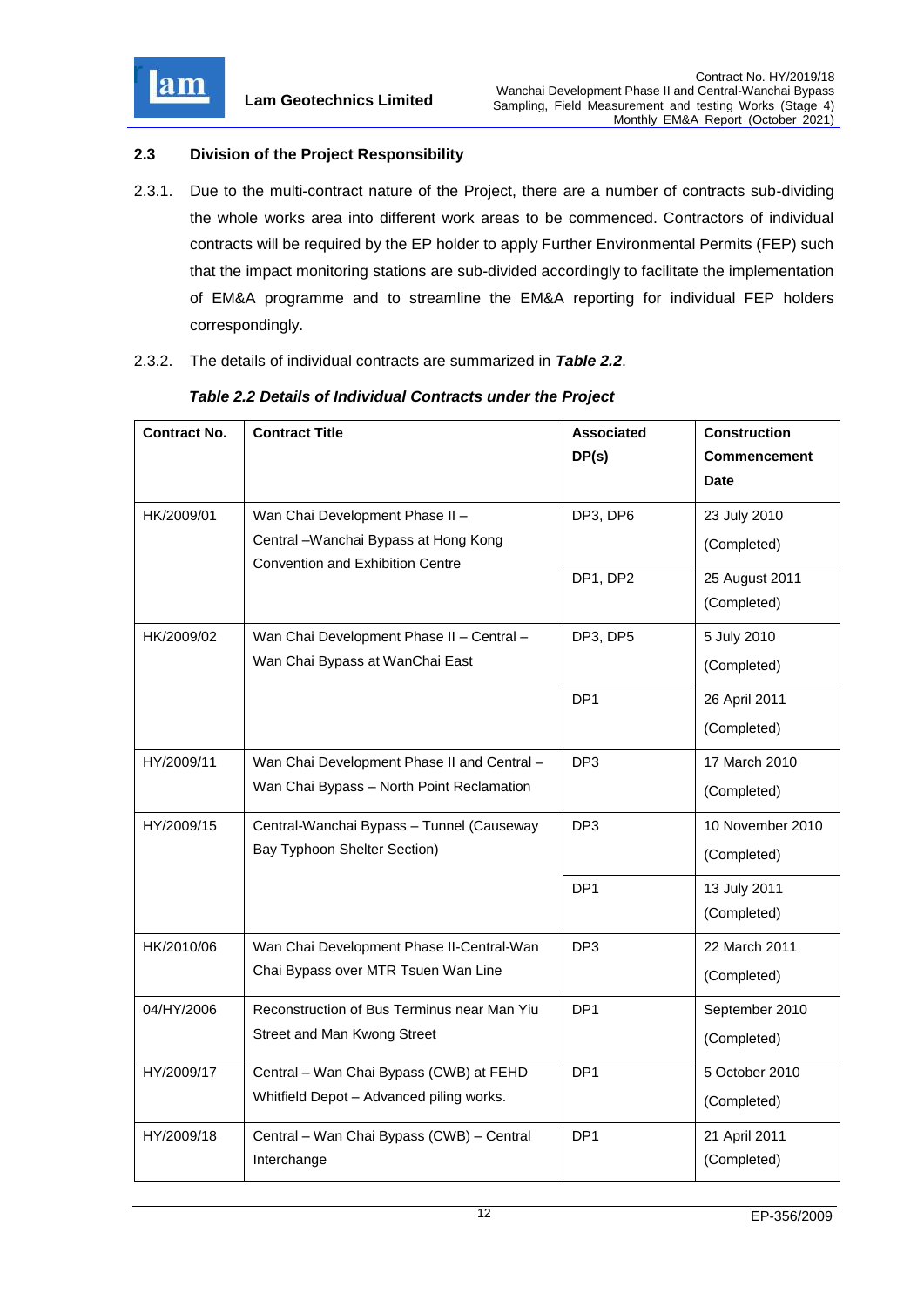

| <b>Contract No.</b> | <b>Contract Title</b>                                                                                                        | Associated<br>DP(s) | <b>Construction</b><br><b>Commencement</b><br><b>Date</b> |
|---------------------|------------------------------------------------------------------------------------------------------------------------------|---------------------|-----------------------------------------------------------|
| HY/2009/19          | Central – Wanchai Bypass Tunnel (North Point<br>Section) and Island Eastern Corridor Link                                    | DP <sub>1</sub>     | 24 March 2011                                             |
| HK/2012/08          | Wan Chai Development Phase II Central-<br>Wan Chai Bypass at Wan Chai West                                                   | DP1, DP2, DP3       | 10 March 2014<br>(Completed)                              |
| HY/2010/08          | Central- Wanchai Bypass Tunnel – Tunnel (Slip<br>Road 8)                                                                     | DP1, DP2, DP3       | 21 March 2013<br>(Completed)                              |
| HY/2011/08          | Central-Wan Chai Bypass (CWB) - Tunnel<br>Buildings, Systems and Fittings, and Works<br>Associated with Tunnel Commissioning | DP <sub>1</sub>     | 8 October 2014<br>(Completed)                             |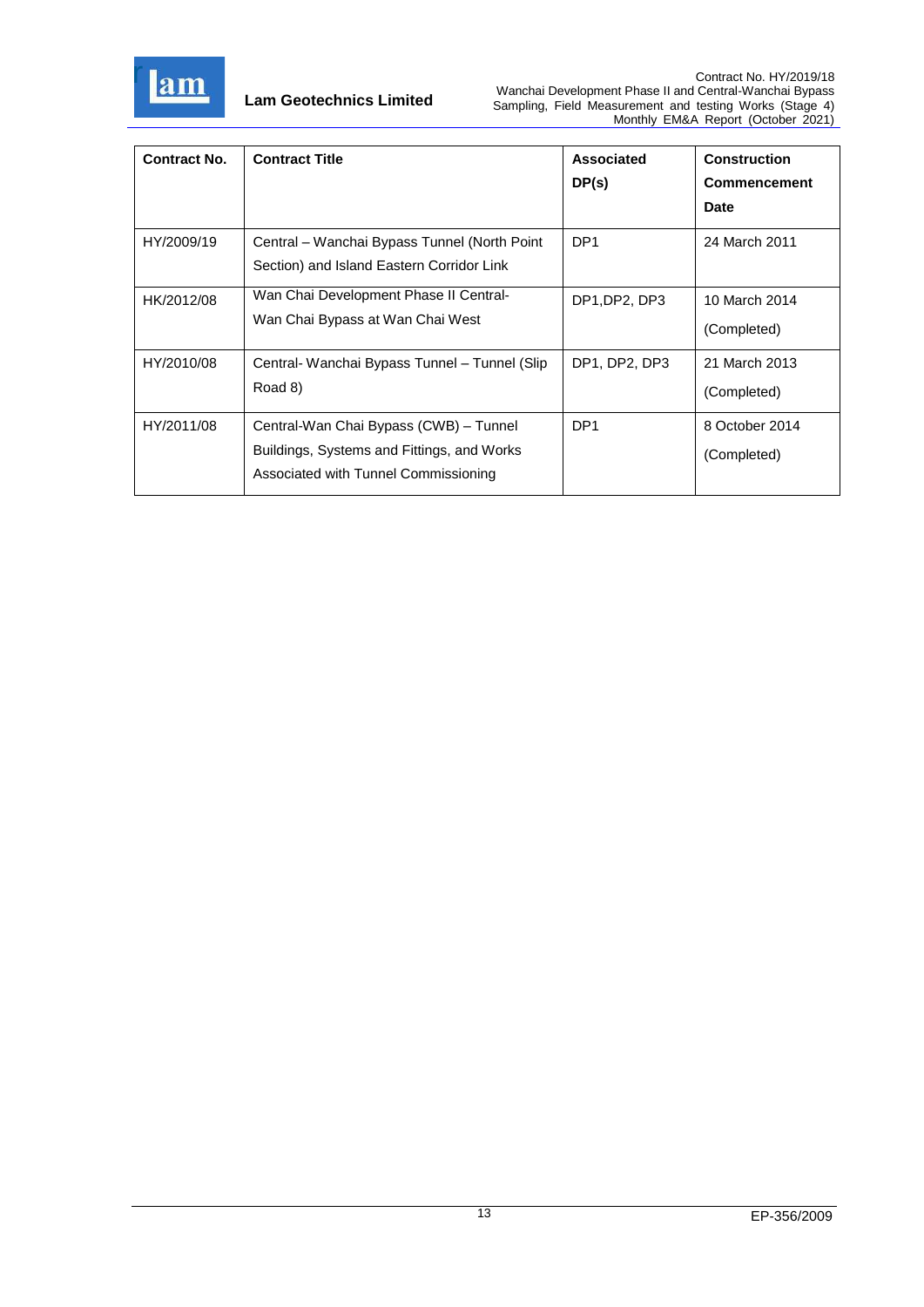

# <span id="page-14-0"></span>**2.4 Project Organization and Contact Personnel**

- 2.4.1. Civil Engineering and Development Department and Highways Department are the overall project controllers for the Wan Chai Development Phase II and Central-Wan Chai Bypass respectively. For the construction phase of the Project, Project Engineer, Contractor(s), Environmental Team and Independent Environmental Checker are appointed to manage and control environmental issues.
- 2.4.2. The proposed project organization and lines of communication with respect to environmental protection works are shown in *[Figure 2.2](file:///C:/Users/kcchan/AppData/Roaming/Microsoft/Attachment/Fig%202.2_Project%20Orgchart.pdf)*. Key personnel and contact particulars are summarized in *Table 2.3*:

| Party        | Role               | <b>Post</b>           | <b>Name</b>     | <b>Contact No.</b> | <b>Contact Fax</b> |
|--------------|--------------------|-----------------------|-----------------|--------------------|--------------------|
| <b>AECOM</b> | Engineer's         | Senior                | Mr. S.K. Lo     | 3519 9033          | 2587 1877          |
|              | Representative for | Resident              |                 |                    |                    |
|              | <b>WDII</b>        | Engineer              |                 |                    |                    |
|              | Engineer's         | <b>Chief Resident</b> | Ms. Lydia Lee   | 3762 2760          | 2142 5577          |
|              | Representative for | Engineer              |                 |                    |                    |
|              | <b>CWB</b>         |                       |                 |                    |                    |
| Ramboll Hong | Independent        | Independent           | Mr. David Yeung | 3465 2888          | 3465 2899          |
| Kong Limited | Environmental      | Environmental         |                 |                    |                    |
|              | Checker (IEC)      | Checker (IEC)         |                 |                    |                    |
| Lam          | Environmental      | Environmental         | Mr. Raymond Dai | 2882 3939          | 2882 3331          |
| Geotechnics  | Team (ET)          | Team Leader           |                 |                    |                    |
| Limited      |                    | (ETL)                 |                 |                    |                    |

## <span id="page-14-1"></span>*Table 2.3 Contact Details of Key Personnel*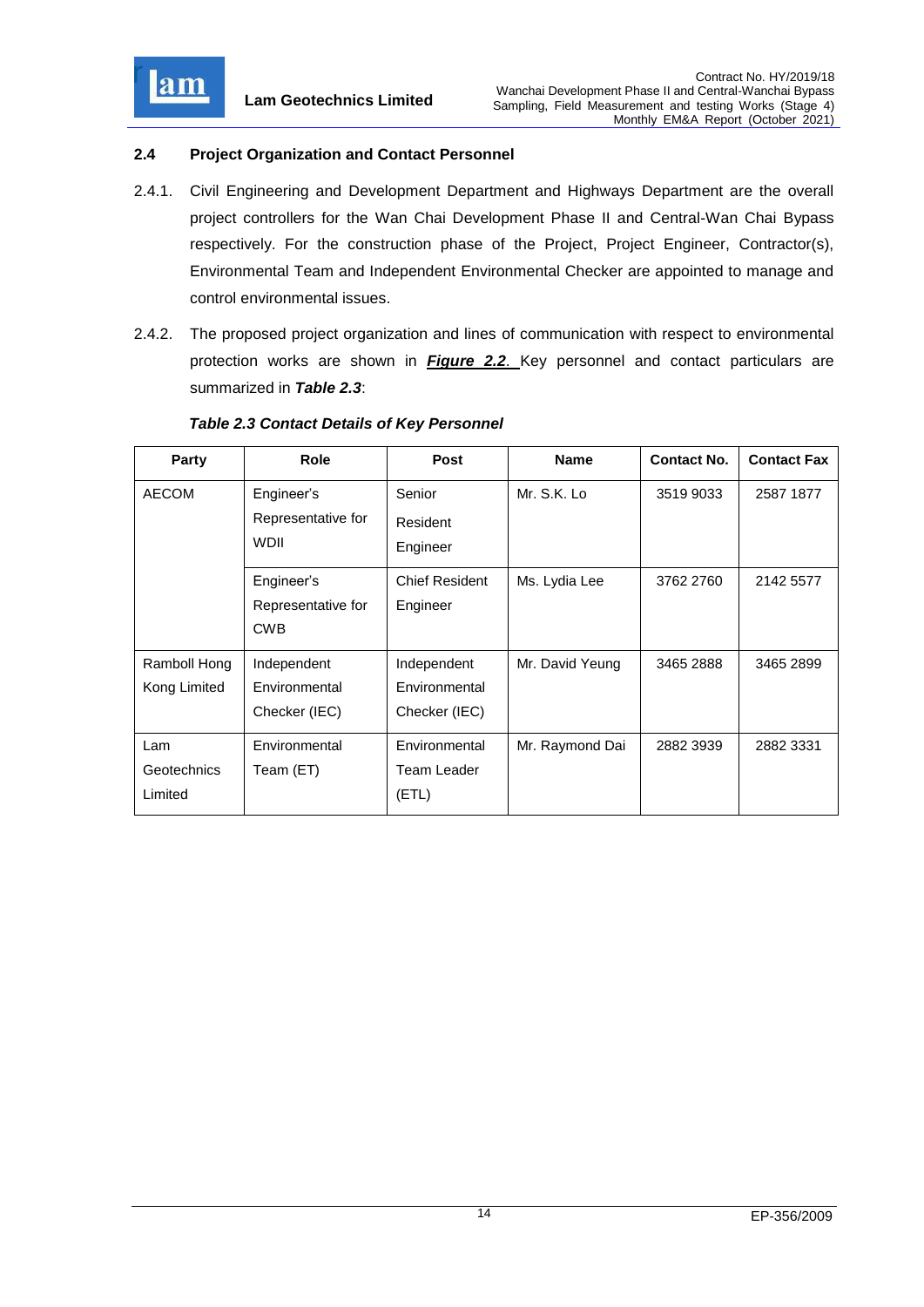

## <span id="page-15-0"></span>**3 Status of Regulatory Compliance**

## <span id="page-15-1"></span>**3.1 Status of Environmental Licensing and Permitting under the Project**

3.1.1. A summary of the current status on licences and/or permits on environmental protection pertinent to the Project is shown in *Table 3.1*.

# <span id="page-15-2"></span>*Table 3.1 Summary of the current status on licences and/or permits on environmental protection pertinent to the Project*

| <b>Permits and/or Licences</b>      | Reference No.     | <b>Issued Date</b> | <b>Status</b>      |
|-------------------------------------|-------------------|--------------------|--------------------|
| <b>Environmental Permit</b>         | EP-356/2009       | 30 Jul 2009        | Valid              |
| <b>Further Environmental Permit</b> | FEP-01/356/2009   | 18 Feb 2010        | Surrendered        |
| <b>Further Environmental Permit</b> | FEP-02/356/2009   | 24 Mar 2010        | Surrendered        |
| <b>Further Environmental Permit</b> | FEP-03/356/2009   | 24 Mar 2010        | Surrendered        |
| <b>Further Environmental Permit</b> | FEP-04/356/2009   | 22 Nov 2010        | Surrendered        |
| <b>Further Environmental Permit</b> | FEP-05/356/2009   | 24 Mar 2011        | Surrendered        |
| <b>Further Environmental Permit</b> | FEP-06/356/2009   | 5 Mar 2013         | Surrendered        |
| <b>Further Environmental Permit</b> | FEP-07/356/2009   | 26 July 2013       | Surrendered        |
| <b>Further Environmental Permit</b> | FEP-08/356/2009   | 1 Aug 2016         | Surrendered        |
| <b>Environmental Permit</b>         | EP-364/2009/H     | 22 Apr 2020        | Valid              |
| <b>Further Environmental Permit</b> | FEP-01/364/2009   | 24 Mar 2010        | <b>Surrendered</b> |
| <b>Further Environmental Permit</b> | FEP-02/364/2009   | 21 Apr 2010        | Surrendered        |
| <b>Further Environmental Permit</b> | FEP-03/364/2009   | 12 Jul 2010        | Surrendered        |
| <b>Further Environmental Permit</b> | FEP-04/364/2009/A | 14 Oct 2010        | Surrendered        |
| <b>Further Environmental Permit</b> | FEP-05/364/2009/A | 15 Nov 2010        | Surrendered        |
| <b>Further Environmental Permit</b> | FEP-06/364/2009/A | 22 Nov 2010        | Surrendered        |
| <b>Further Environmental Permit</b> | FEP-07/364/2009/H | 22 Apr 2020        | Valid              |
| <b>Further Environmental Permit</b> | FEP-08/364/2009/A | 15 Jun 2012        | Surrendered        |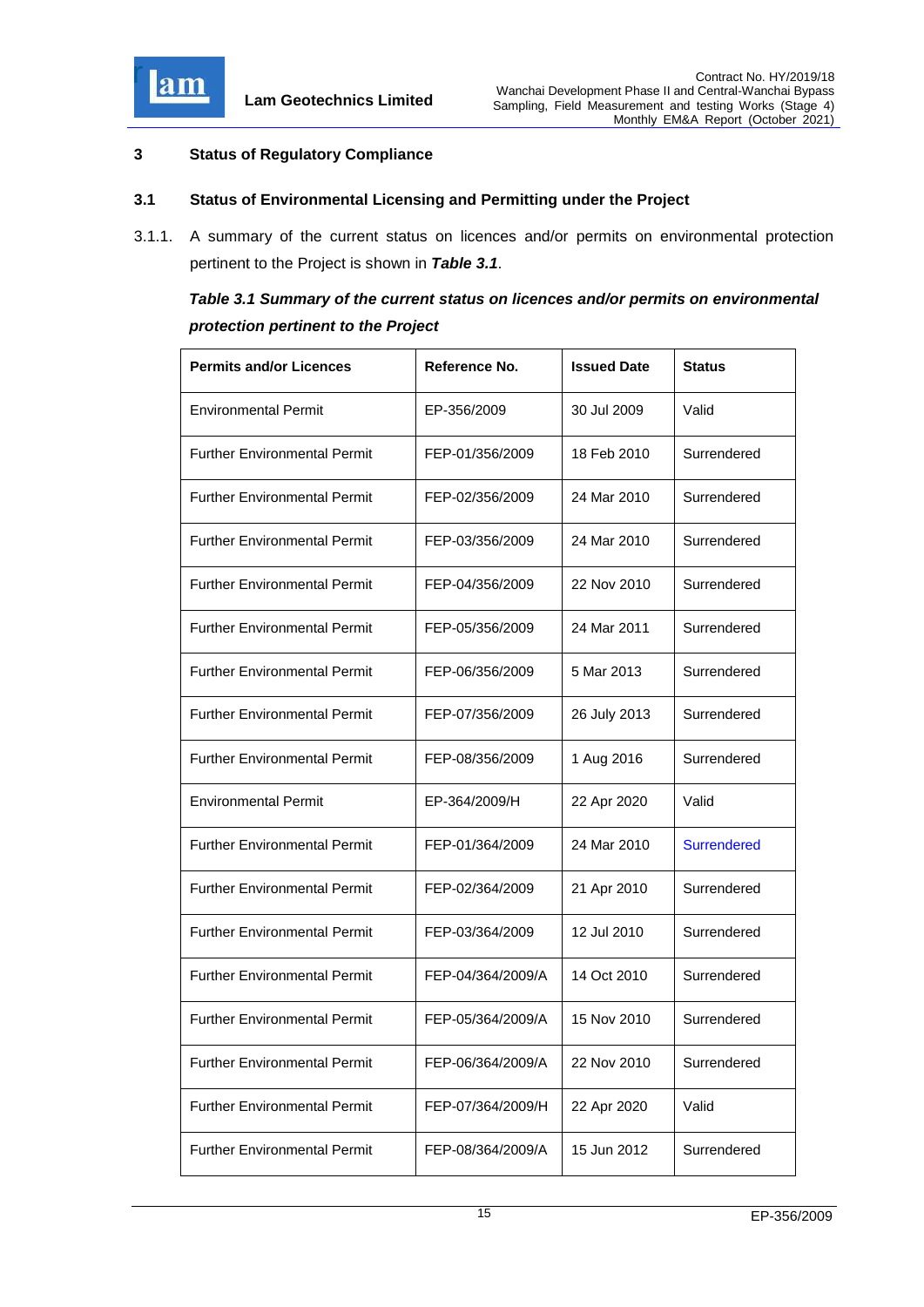

| <b>Permits and/or Licences</b>      | Reference No.     | <b>Issued Date</b> | <b>Status</b> |
|-------------------------------------|-------------------|--------------------|---------------|
| <b>Further Environmental Permit</b> | FEP-09/364/2009/B | 5 March 2013       | Surrendered   |
| <b>Further Environmental Permit</b> | FEP-10/364/2009/B | 26 July 2013       | Surrendered   |
| <b>Further Environmental Permit</b> | FEP-11/364/2009/E | 22 Dec 2016        | Surrendered   |
| <b>Further Environmental Permit</b> | FEP-12/364/2009/D | 1 Aug 2016         | Surrendered   |
| <b>Environmental Permit</b>         | EP-376/2009       | 13 Nov 2009        | Valid         |
| <b>Further Environmental Permit</b> | FEP-01/376/2009   | 31 Mar 2015        | Surrendered   |
| <b>Further Environmental Permit</b> | FEP-02/376/2009   | 1 Aug 2016         | Surrendered   |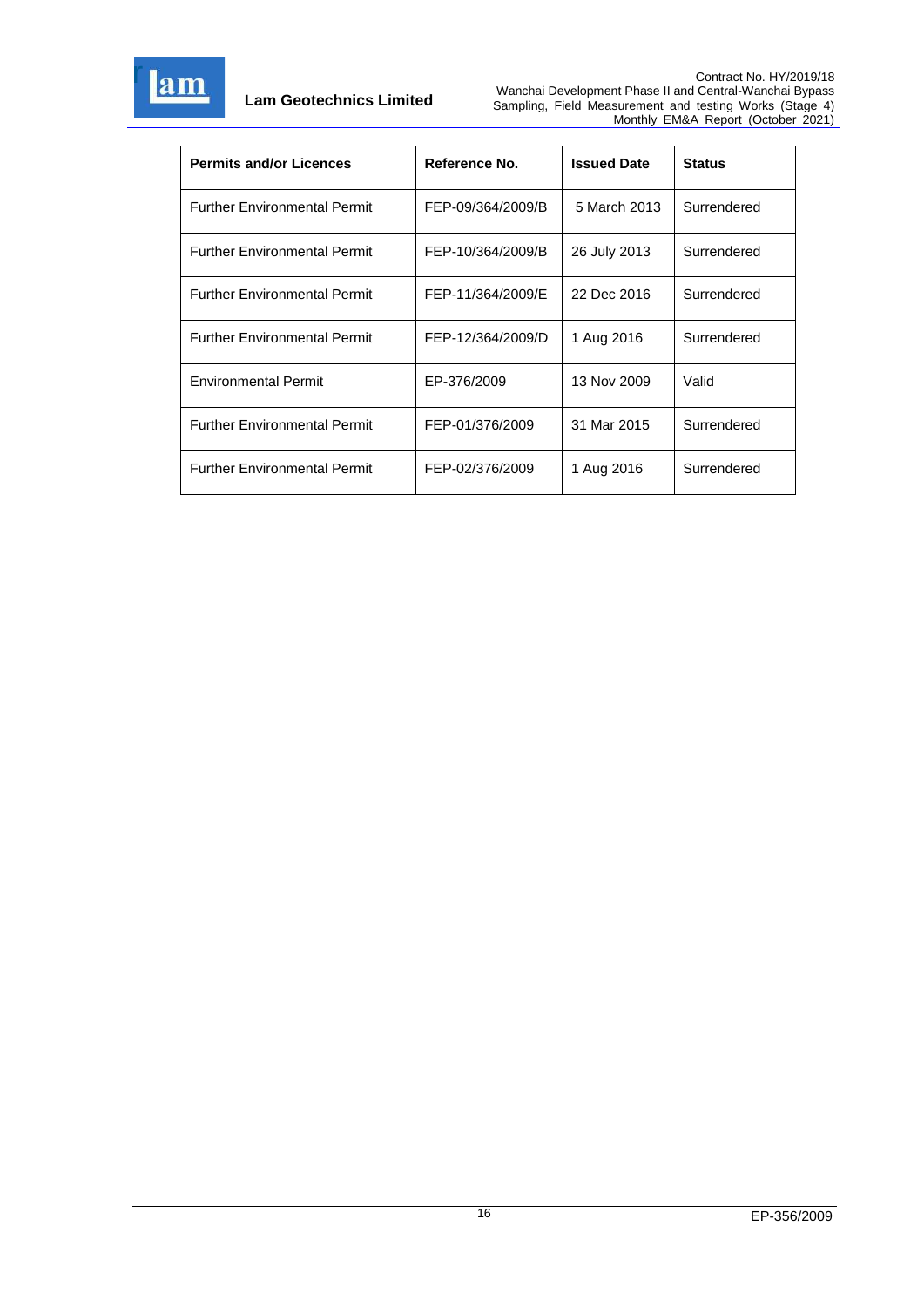

## <span id="page-17-0"></span>**4 Monitoring Requirements**

#### <span id="page-17-1"></span>**4.1 Noise Monitoring**

#### NOISE MONITORING STATIONS

4.1.1. The noise monitoring stations for the Project are listed and shown in *Table 4.1* and *[Figure 4.1](file:///C:/Users/kcchan/AppData/Roaming/Microsoft/Attachment/Fig%204.1_Location%20of%20monitoring%20stations.pdf)*. *[Appendix 4.1](file:///C:/Users/kcchan/AppData/Roaming/Microsoft/Attachment/App4.1%20Action%20and%20Limit%20Level.pdf)* shows the established Action/Limit Levels for the monitoring works.

| <b>Station</b>   | <b>Description</b>                           |
|------------------|----------------------------------------------|
| M <sub>1</sub> b | Wan Chai Ferry Pier*                         |
| M <sub>2b</sub>  | Noon Gun Area                                |
| МЗа              | Tung Lo Wan Fire Station                     |
| M4b              | Victoria Centre                              |
| M <sub>5</sub> b | <b>City Garden</b>                           |
| M6               | HK Baptist Church Henrietta Secondary School |

<span id="page-17-2"></span>*Table 4.1 Noise Monitoring Station*

Remarks\*: With respect to the demolition of the temporary Footbridge for Harbour Road Sports, the respective noise monitoring station M1a was relocated to the rooftop of Wan Chai Ferry Pier, renamed M1b.

#### NOISE MONITORING PARAMETERS, FREQUENCY AND DURATION

- 4.1.2. The construction noise level shall be measured in terms of the A-weighted equivalent continuous sound pressure level (Leq). Leq (30 minutes) shall be used as the monitoring parameter for the time period between 0700 and 1900 hours on normal weekdays. For all other time periods, Leq (5 minutes) shall be employed for comparison with the Noise Control Ordinance (NCO) criteria. Supplementary information for data auditing, statistical results such as L10 and L90 shall also be obtained for reference.
- 4.1.3. Noise monitoring shall be carried out at all the designated monitoring stations. The monitoring frequency shall depend on the scale of the construction activities. The following is an initial guide on the regular monitoring frequency for each station on a weekly basis when noise generating activities are underway:
	- One set of measurements between 0700 and 1900 hours on normal weekdays.
- 4.1.4. If construction works are extended to include works during the hours of 1900 0700 as well as public holidays and Sundays, additional weekly impact monitoring shall be carried out during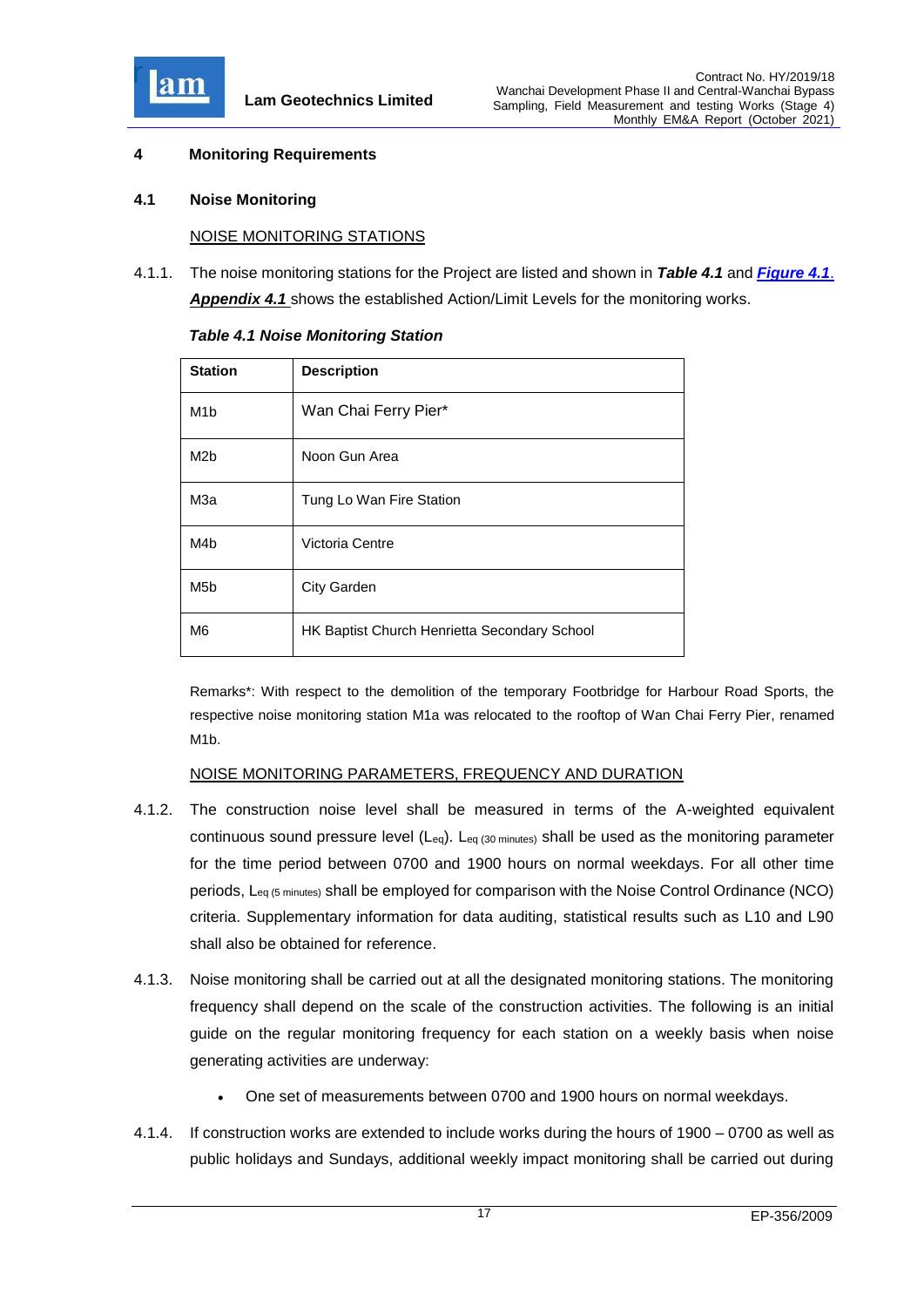

respective restricted hours periods. Applicable permits under NCO shall be obtained by the Contractor.

# MONITORING EQUIPMENT

- 4.1.5. As referred to in the Technical Memorandum ™ issued under the NCO, sound level meters in compliance with the International Electrotechnical Commission Publications 651: 1979 (Type 1) and 804: 1985 (Type 1) specifications shall be used for carrying out the noise monitoring. Immediately prior to and following each noise measurement the accuracy of the sound level meter shall be checked using an acoustic calibrator generating a known sound pressure level at a known frequency. Measurements may be accepted as valid only if the calibration level from before and after the noise measurement agree to within 1.0 dB.
- 4.1.6. Noise measurements shall not be made in fog, rain, wind with a steady speed exceeding 5 m/s or wind with gusts exceeding 10 m/s. The wind speed shall be checked with a portable wind speed meter capable of measuring the wind speed in m/s.

# <span id="page-18-0"></span>**4.2 Air Monitoring**

## AIR QUALITY MONITORING STATIONS

4.2.1. The air monitoring stations for the Project are listed and shown in *Table 4.2* and *[Figure 4.1](file:///C:/Users/kcchan/AppData/Roaming/Microsoft/Attachment/Fig%204.1_Location%20of%20monitoring%20stations.pdf)*. *[Appendix 4.1](file:///C:/Users/kcchan/AppData/Roaming/Microsoft/Attachment/App4.1%20Action%20and%20Limit%20Level.pdf)* shows the established Action/Limit Levels for the monitoring works.

|  |  |  |  | <b>Table 4.2 Air Monitoring Station</b> |  |
|--|--|--|--|-----------------------------------------|--|
|--|--|--|--|-----------------------------------------|--|

| <b>Station ID</b>  | <b>Monitoring Location</b>                       | <b>Description</b> |
|--------------------|--------------------------------------------------|--------------------|
| CMA <sub>1</sub> b | Harbour Grand Hotel Boundary Wall**              | North Point        |
| CMA <sub>2a</sub>  | Causeway Bay Community Centre                    | Causeway Bay       |
| СМАЗа              | CWB PRE Site Office *                            | Causeway Bay       |
| CMA4a              | Society for the Prevention of Cruelty to Animals | Wan Chai           |
| CMA5b              | Pedestrian Plaza***                              | Wan Chai           |
| CMA6a              | WDII PRE Site Office *                           | Wan Chai           |

Remarks\*: As per the ENPC meeting in March 2011, the monitoring stations CMA3a – Future CWB site office at Wanchai Waterfront Promenade was renamed as remark.

Remarks\*\*: The location ID of monitoring station CMA1b was updated as "Harbour Grand Hotel Boundary Wall" from 05 June 2017 onwards.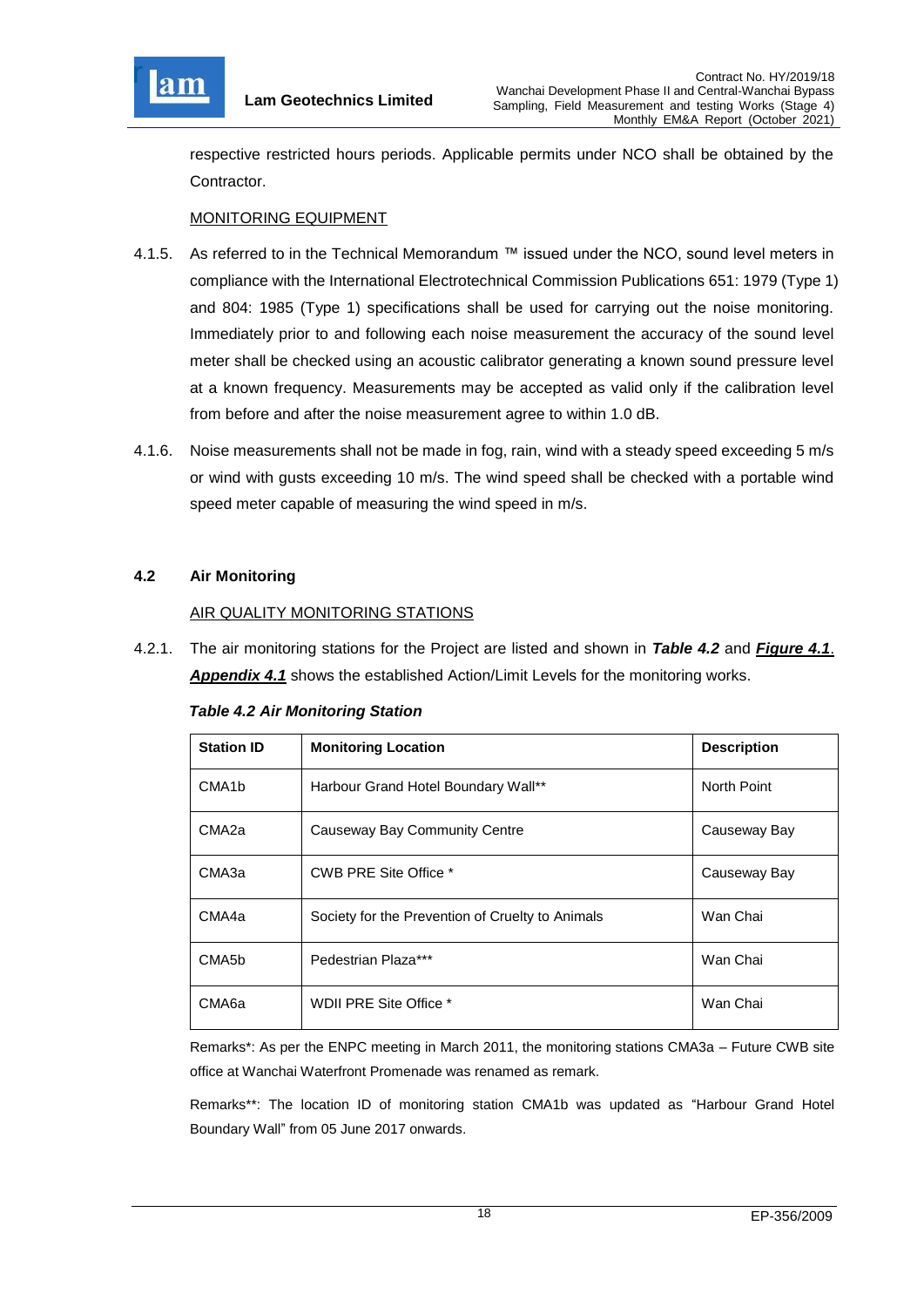

Remarks\*\*\*: The station ID and monitoring location was updated in December 2014 with respect to monitoring station relocation.

## AIR MONITORING PARAMETERS, FREQUENCY AND DURATION

- 4.2.2. One-hour and 24-hour TSP levels should be measured to indicate the impacts of construction dust on air quality. The 24-hour TSP levels shall be measured by following the standard high volume sampling method as set out in the Title 40 of the Code of Federal Regulations, Chapter 1 (Part 50), Appendix B.
- 4.2.3. All relevant data including temperature, pressure, weather conditions, elapsed-time meter reading for the start and stop of the sampler, identification and weight of the filter paper, and any other local atmospheric factors affecting or affected by site conditions, etc., shall be recorded down in detail.
- 4.2.4. For regular impact monitoring, the sampling frequency of at least once in every six-days, shall be strictly observed at all the monitoring stations for 24-hour TSP monitoring. For 1-hour TSP monitoring, the sampling frequency of at least three times in every six-days should be undertaken when the highest dust impact occurs.

## SAMPLING PROCEDURE AND MONITORING EQUIPMENT

- 4.2.5. High volume samplers (HVSs) in compliance with the following specifications shall be used for carrying out the 1-hour and 24-hour TSP monitoring:
	- 0.6 1.7 m3 per minute adjustable flow range;
	- equipped with a timing / control device with  $+/-$  5 minutes accuracy for 24 hours operation;
	- $\bullet$  installed with elapsed-time meter with  $+/2$  minutes accuracy for 24 hours operation;
	- capable of providing a minimum exposed area of 406 cm2;
	- flow control accuracy: +/- 2.5% deviation over 24-hour sampling period;
	- equipped with a shelter to protect the filter and sampler;
	- incorporated with an electronic mass flow rate controller or other equivalent devices;
	- equipped with a flow recorder for continuous monitoring;
	- provided with a peaked roof inlet;
	- incorporated with a manometer;
	- able to hold and seal the filter paper to the sampler housing at horizontal position;
	- easily changeable filter; and
	- capable of operating continuously for a 24-hour period.
- 4.2.6. Initial calibration of dust monitoring equipment shall be conducted upon installation and thereafter at bi-monthly intervals. The transfer standard shall be traceable to the internationally recognized primary standard and be calibrated annually. The concern parties such as IEC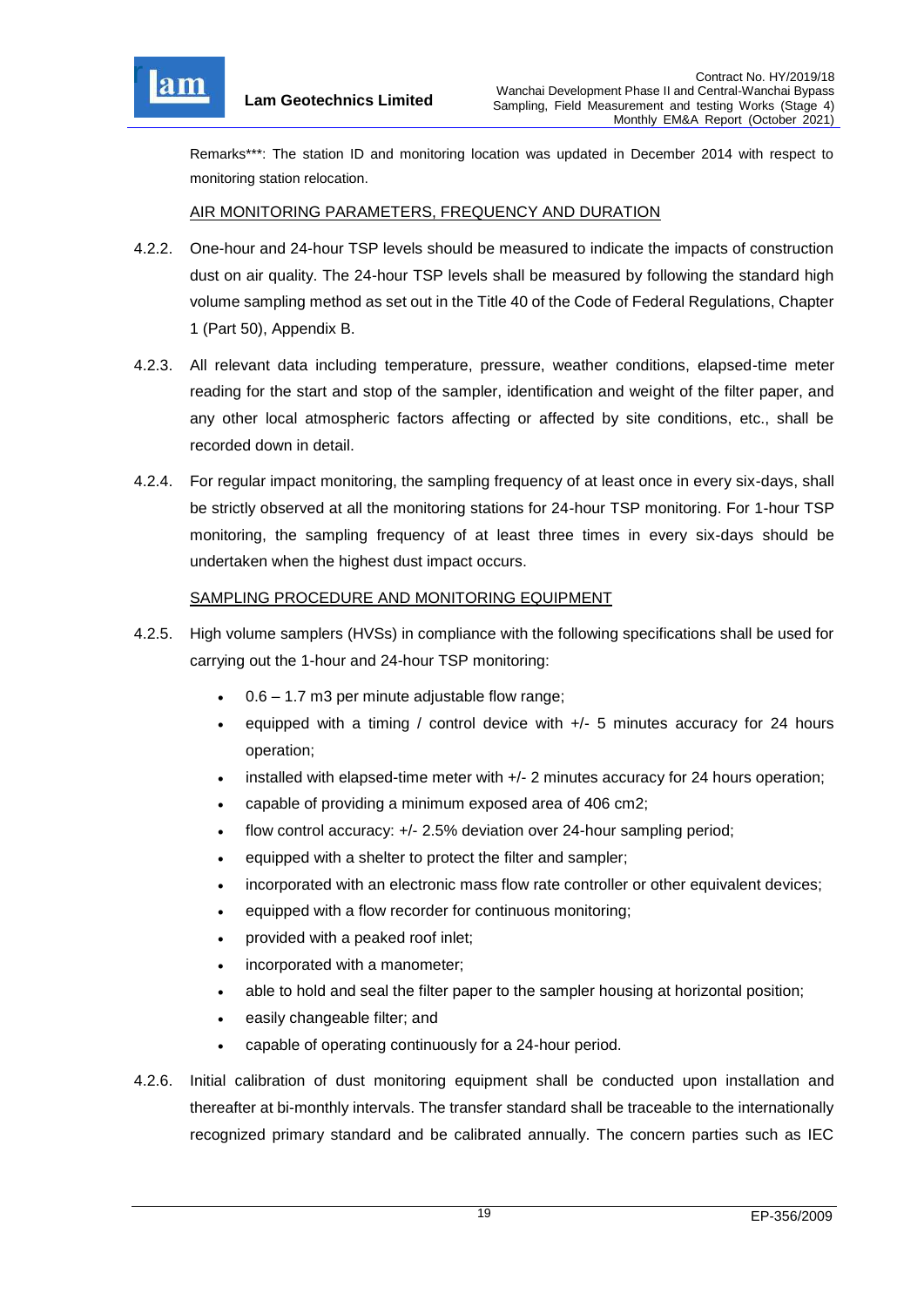

shall properly document the calibration data for future reference. All the data should be converted into standard temperature and pressure condition.

## LABORATORY MEASUREMENT / ANALYSIS

- 4.2.7. A clean laboratory with constant temperature and humidity control, and equipped with necessary measuring and conditioning instruments to handle the dust samples collected, shall be available for sample analysis, and equipment calibration and maintenance. The laboratory should be HOKLAS accredited.
- 4.2.8. An alternative non-HOKLAS accredited laboratory was set-up for carrying out the laboratory analysis, the laboratory equipment was approved by the ER on 8 February 2011 and the measurement procedures were witnessed by the IEC. Any measurement performed by the laboratory was be demonstrated to the satisfaction of the ER and IEC. IEC shall regularly audit to the measurement performed by the laboratory to ensure the accuracy of measurement results.
- 4.2.9. Filter paper of size 8" x 10" shall be labelled before sampling. It shall be a clean filter paper with no pinholes, and shall be conditioned in a humidity-controlled chamber for over 24-hours and be pre-weighed before use for the sampling.
- 4.2.10. After sampling, the filter paper loaded with dust shall be kept in a clean and tightly sealed plastic bag. The filter paper shall then be returned to the laboratory for reconditioning in the humidity controlled chamber followed by accurate weighing by an electronic balance with readout down to 0.1 mg. The balance shall be regularly calibrated against a traceable standard.
- 4.2.11. All the collected samples shall be kept in a good condition for 6 months before disposal.

# IMPACT MONITORING FOR ODOUR PATROL

- 4.2.12. Odour patrols along the shorelines of Causeway Bay Typhoon Shelter and ex-Wan Chai Public Cargo Working Area when there is temporary reclamation in Causeway Bay Typhoon Shelter and/or in the ex-Wan Chai Public Cargo Working Area, or when there is dredging of the odorous sediment and slime at the south-western corner of the Causeway Bay Typhoon Shelter. Odour patrols will be carried out at bi-weekly intervals during July, August and September by a qualified person of the ET who shall:
	- be at least 16 years of age;
	- be free from any respiratory illnesses; and
	- not be allowed to smoke, eat, drink (except water) or use chewing gum or sweets 30 min
	- before and during odour patrol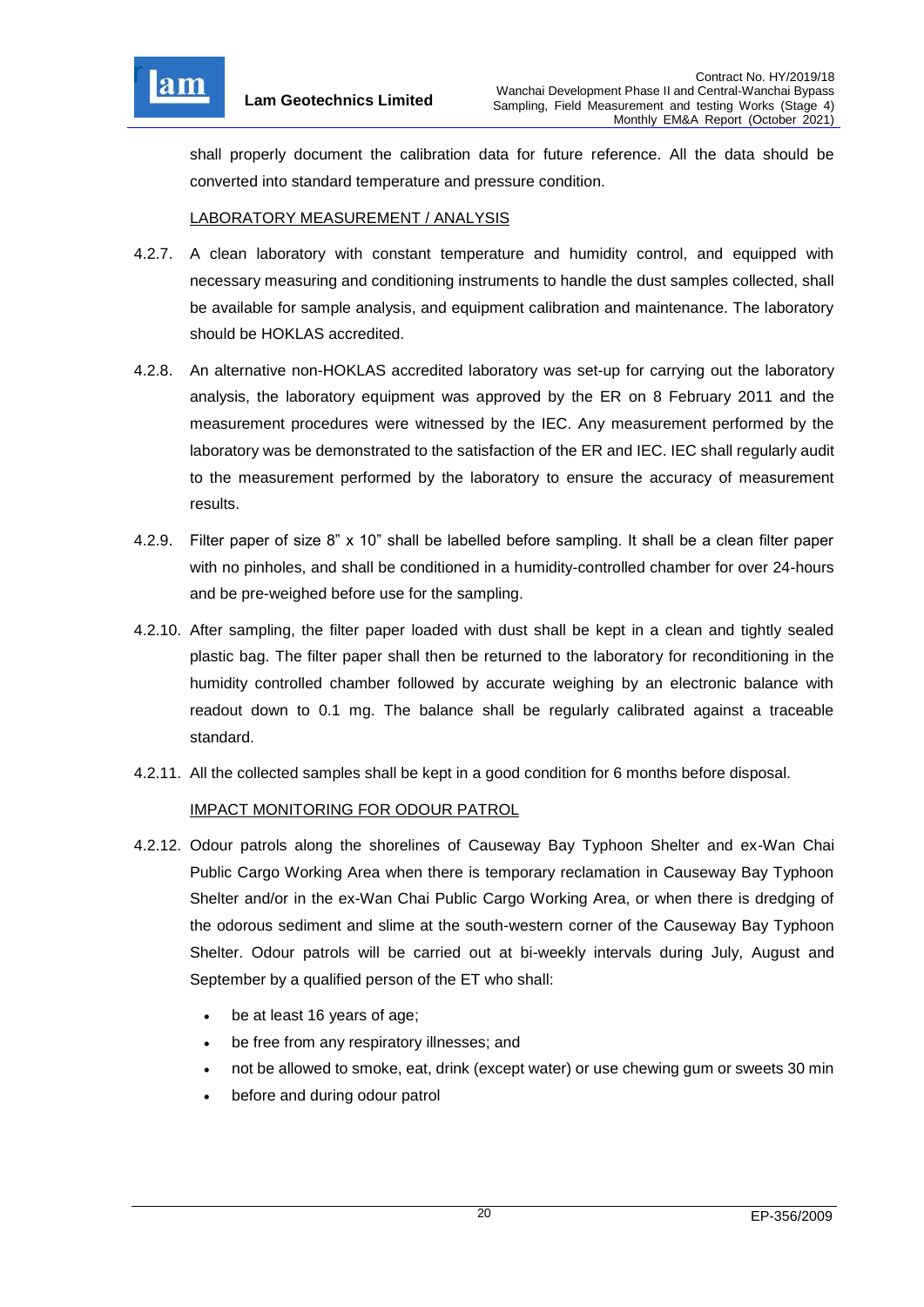

- 4.2.13. Odour patrol shall be conducted by independent trained personnel / competent persons patrolling and sniffing around the shore as shown in *[Figure 4.1](file:///C:/Users/kcchan/AppData/Roaming/Microsoft/Attachment/Fig%204.1_Location%20of%20monitoring%20stations.pdf)* to detect any odour at the concerned hours (afternoon is preferred for higher daily temperature).
- 4.2.14. The qualified person will use the nose (olfactory sensor) to sniff odours at different locations. The main odour emission sources and the areas to be affected by the odour nuisance will be identified.
- 4.2.15. The perceived odour intensity is to be divided into 5 levels which are ranked in the descending order as follows:
	- 0 Not detected. No odour perceived or an odour so weak that it cannot be easily characterized or described;
	- 1 Slight Identifiable odour, and slight chance to have odour nuisance;
	- 2 Moderate Identifiable odour, and moderate chance to have odour nuisance;
	- 3 Strong Identifiable, likely to have odour nuisance;
	- 4 Extreme Severe odour, and unacceptable odour level.
- 4.2.16. The findings including odour intensity, odour nature and possible odour sources, and also the local wind speed and direction at each location will be recorded. In addition, some relevant meteorological and tidal data such as daily average temperature, and daily average humidity, on that surveyed day will be obtained from the Hong Kong Observatory Station for reference. The Action and Limit levels for odour patrol are shown in *[Appendix 4.1](file:///C:/Users/kcchan/AppData/Roaming/Microsoft/Attachment/App4.1%20Action%20and%20Limit%20Level.pdf)*.
- 4.2.17. The qualified odour patrol member has individual n-butanol thresholds complied with the requirement of European Standard Method of Air Quality – Determination of Odour Concentration by Dynamic Olfactometry (EN13725) in the range of 20 to 80 ppb.

# <span id="page-21-0"></span>**4.3 Water Quality Monitoring**

- 4.3.1. The EIA Report has identified that the key water quality impact would be associated with the dredging works during the construction phase. Marine water quality monitoring for dissolved oxygen (DO), suspended solid (SS) and turbidity is therefore recommended to be carried out at selected WSD flushing water intakes. The impact monitoring should be carried out during the proposed dredging works to ensure the compliance with the water quality standards.
- 4.3.2. The updated EM&A Manual for EP-356/2009 (Version in March 2011) is approval by EPD on 29 April 2011. As such, the Action Level and Limit Level for the wet season (April – September) will be effected and applied to the water quality monitoring data from 30 April 2011.

#### Water Quality Monitoring Stations

4.3.3. Water quality monitoring was undertaken at 8 monitoring stations for WSD salt water intakes and cooling water intakes along the seafront of the Victoria Harbour in the reporting month.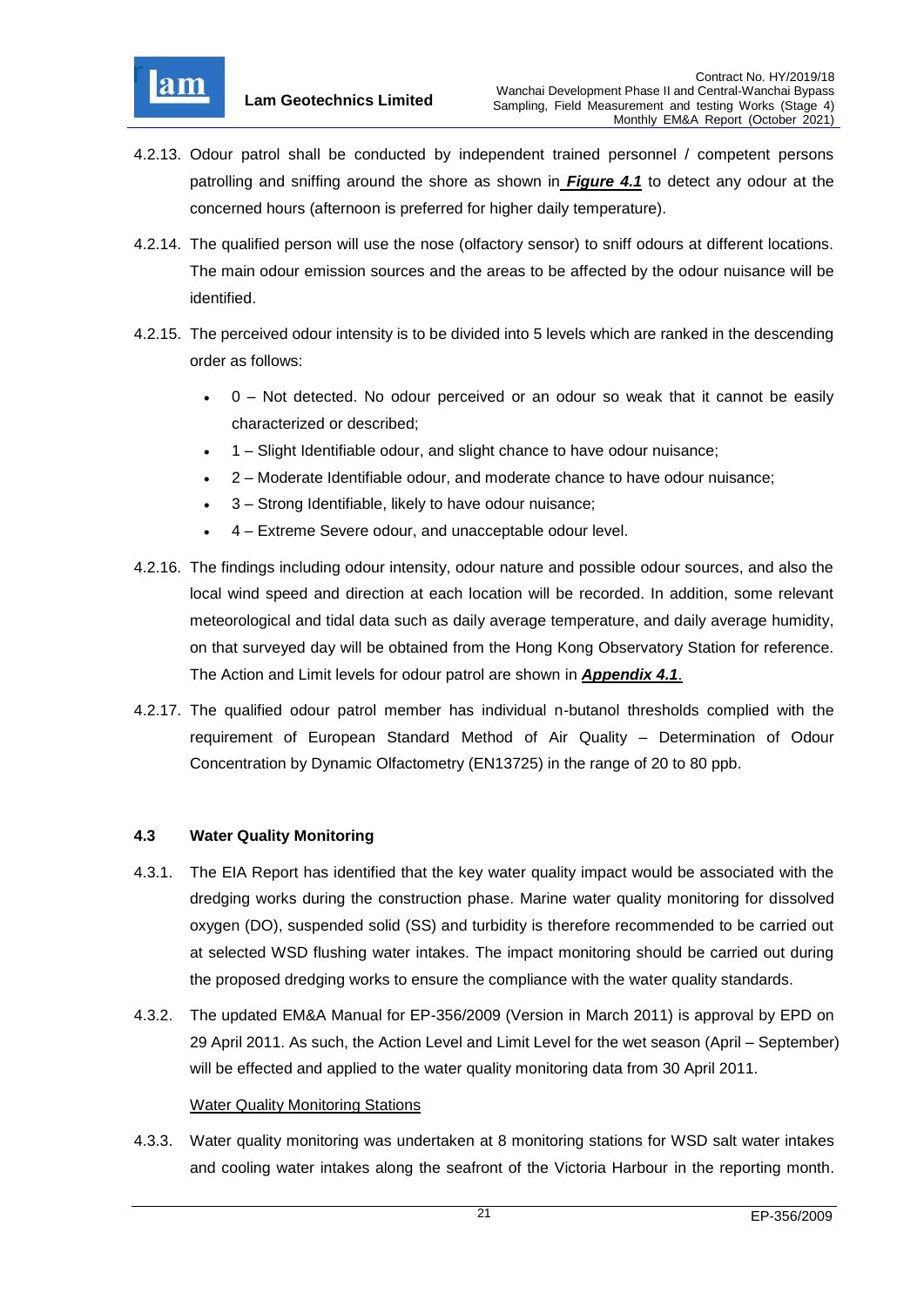

The proposed water quality monitoring stations of the Project are shown in *Table 4.3* and *[Figure 4.1](file:///C:/Users/kcchan/AppData/Roaming/Microsoft/Attachment/Fig%204.1_Location%20of%20monitoring%20stations.pdf)*. *[Appendix 4.1](file:///C:/Users/kcchan/AppData/Roaming/Microsoft/Attachment/App4.1%20Action%20and%20Limit%20Level.pdf)* shows the established Action/Limit Levels for the monitoring works.

<span id="page-22-0"></span>

| Table 4.3 | <b>Marine Water Quality Stations for Water Quality Monitoring</b> |
|-----------|-------------------------------------------------------------------|
|-----------|-------------------------------------------------------------------|

| <b>Station Ref.</b>                          | Location                          | <b>Easting</b> | <b>Northing</b> |  |  |  |
|----------------------------------------------|-----------------------------------|----------------|-----------------|--|--|--|
| <b>WSD Salt Water Intake</b>                 |                                   |                |                 |  |  |  |
| WSD <sub>19</sub>                            | Sheung Wan                        | 833415.0       | 816771.0        |  |  |  |
| <b>Cooling Water Intake</b>                  |                                   |                |                 |  |  |  |
| C <sub>1</sub>                               | <b>HKCEC Extension</b>            | 835885.6       | 816223.0        |  |  |  |
| C7                                           | Windsor House                     | 837193.7       | 816150.0        |  |  |  |
| P <sub>1</sub>                               | <b>HKCEC Phase I</b>              | 835774.7       | 816179.4        |  |  |  |
| P <sub>3</sub>                               | The Academy of performing Arts    | 835824.6       | 816212.0        |  |  |  |
| P <sub>4</sub>                               | Shui on Centre                    | 835865.6       | 816220.0        |  |  |  |
| P <sub>5</sub>                               | <b>Government Buildings</b>       | 835895.2       | 816215.2        |  |  |  |
|                                              | (Wanchai Tower / Revenue          |                |                 |  |  |  |
|                                              | Tower / Immigration Tower)        |                |                 |  |  |  |
| Cooling Water Intake / WSD Salt Water Intake |                                   |                |                 |  |  |  |
| RW21-P789                                    | Great Eagle Centre/ Sun Hung Kai  | 836268.0       | 816020.0        |  |  |  |
|                                              | Centre/ WSD Wanchai salt water    |                |                 |  |  |  |
|                                              | intake / China Resources Building |                |                 |  |  |  |

Remarks: - The cessation of seawater intake operation for C6 was confirmed on 17 May 2011 and the water quality monitoring at C6 was then terminated since 17 May 2011.

- 4-week post construction water quality monitoring at WSD9, WSD10, WSD15 and WSD17 were completed on 6 Feb 2012 and the water quality monitoring at WSD 10 and WSD15 were temporary suspended since 8 Feb 2012, and WSD9 and WSD17 was implemented with respect to HK/2009/02 from 8 Feb 2012 onwards.
- C8 and C9 were implemented with respect to HY/2009/19 from 28 Jan 2012.
- C8 & C9 were temporary suspended since 4 March 2013.
- WSD7 and WSD20 water quality monitoring were temporarily suspended from 27 Apr 2012.
- C2, C3 C4e and C4w water quality monitoring station was temporarily suspended since 22 Apr 2013
- P1, P3, P4 and P5 were commenced since 24 Apr 2013
- C5e and C5w water quality monitoring station was temporarily suspended since 29 Jul 2013.
- WSD21 water quality monitoring station was temporarily suspended since 12 Mar 2014
- WSD9 and WSD17 water quality monitoring station was temporarily suspended since 8 Sep 2014 flood tide.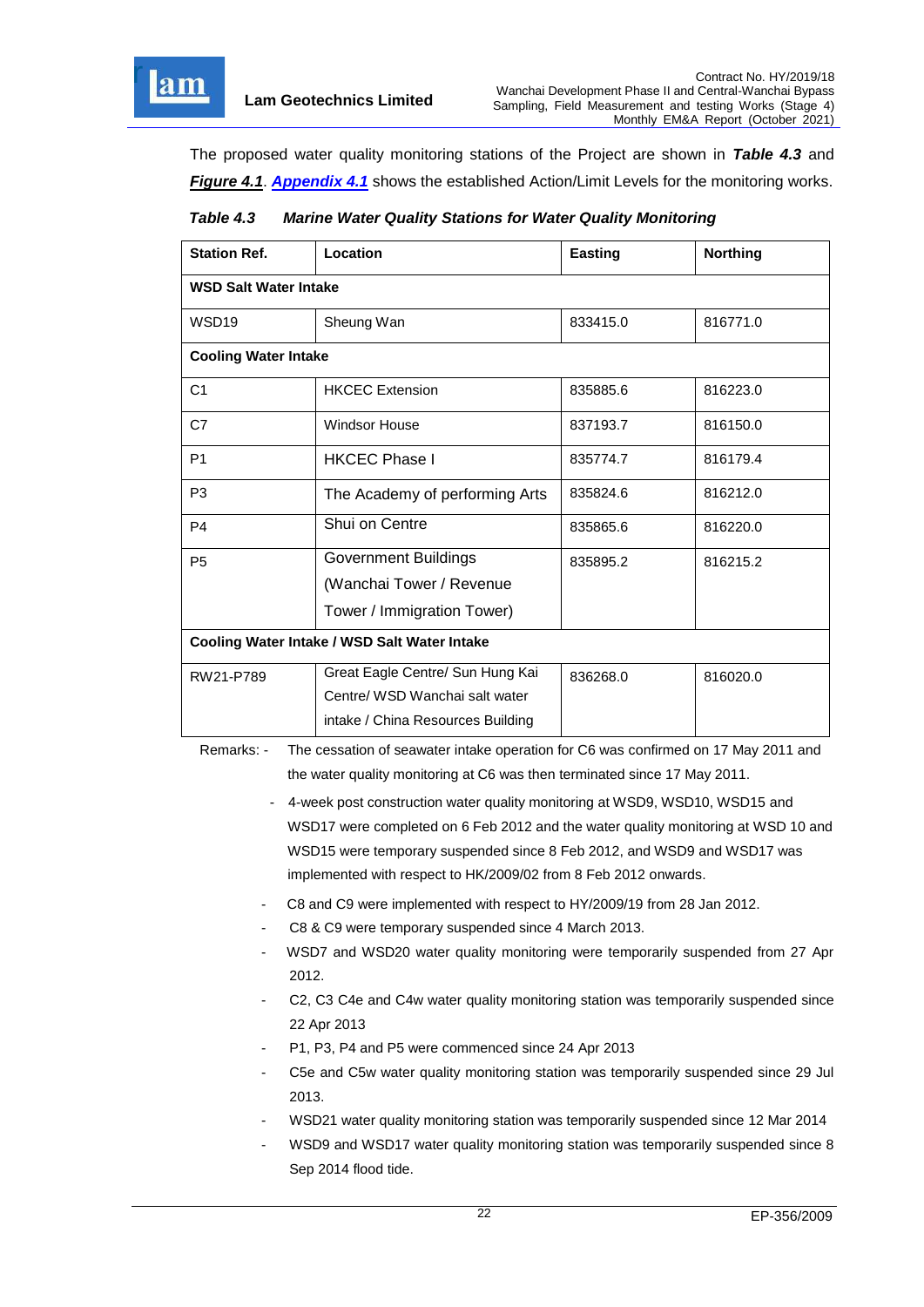

- The water quality monitoring station C1 shall be associated with Contract No. HK/2009/02 upon commencement of marine works under DP3 at WCR3 area.
- The water quality monitoring station RW21-P789 was adjusted to RW21-P789E and RW21-P789W since 28 November 2016 ebb-tide.
- The water quality monitoring was reverted to previous monitoring station RW21-P789 from PW21-P789E and RW21-P789W from 25 January 2017 onwards.
- 4-week post construction water quality monitoring at C7 was completed on 19 April 2021 and the water quality monitoring at C7 was temporarily suspended from 20 April 2021

# WATER QUALITY PARAMETERS

- 4.3.4. Monitoring of dissolved oxygen (DO), turbidity and suspended solids (SS) shall be carried out at WSD flushing water intakes and cooling water intakes. DO and Turbidity are measured in-situ while SS is determined in laboratory.
- 4.3.5. In association with the water quality parameters, other relevant data shall also be measured, such as monitoring location/position, time, sampling depth, water temperature, pH, salinity, dissolved oxygen (DO) saturation, weather conditions, sea conditions, tidal stage, and any special phenomena and work underway at the construction site etc.

## SAMPLING PROCEDURES AND MONITORING EQUIPMENT

4.3.6. The interval between two sets of monitoring should not be less than 36 hours except where there are exceedances of Action and/or Limit Levels, in which case the monitoring frequency will be increased. *Table 4.4* shows the proposed monitoring frequency and water quality parameters. Duplicate in-situ measurements and water sampling should be carried out in each sampling event. For selection of tides for in-situ measurement and water sampling, tidal range of individual flood and ebb tides should be not less than 0.5m.

| <b>Activities</b>                                   | <b>Monitoring Frequency<sup>1</sup></b>                | Parameters <sup>2</sup>                                                               |  |
|-----------------------------------------------------|--------------------------------------------------------|---------------------------------------------------------------------------------------|--|
| During the 4-week<br>baseline monitoring<br>period  | Three days per week, at<br>mid-flood and mid-ebb tides | Turbidity, Suspended Solids (SS), Dissolved<br>Oxygen (DO), pH, Temperature, Salinity |  |
| During marine<br>construction works                 | Three days per week, at<br>mid-flood and mid-ebb tides | Turbidity, Suspended Solids (SS), Dissolved<br>Oxygen (DO), pH, Temperature, Salinity |  |
| After completion of<br>marine construction<br>works | Three days per week, at<br>mid-flood and mid-ebb tides | Turbidity, Suspended Solids (SS), Dissolved<br>Oxygen (DO), pH, Temperature, Salinity |  |

<span id="page-23-0"></span>*Table 4.4 Marine Water Quality Monitoring Frequency and Parameters*

Notes: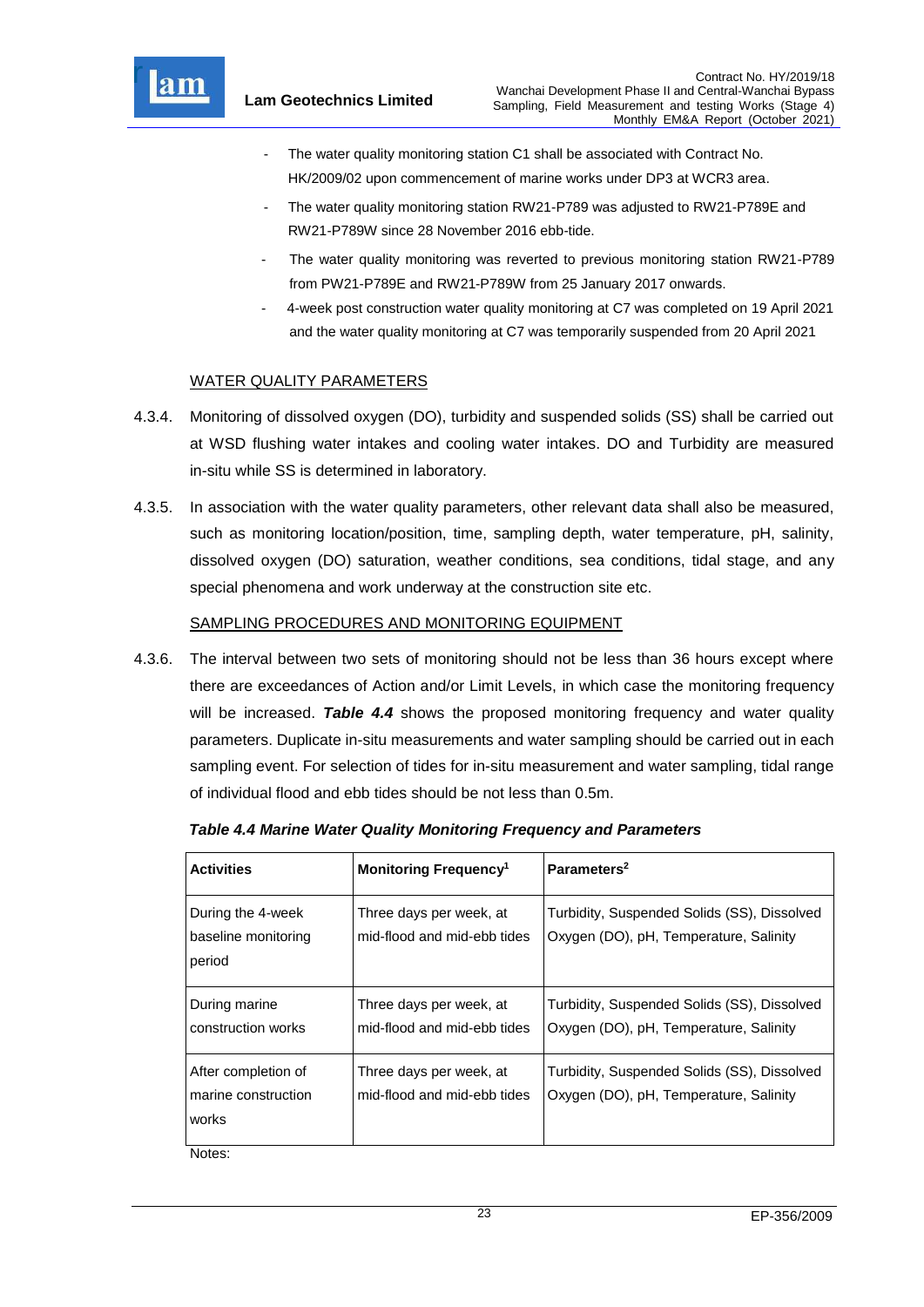

- 1. For selection of tides for in-situ measurement and water sampling, tidal range of individual flood and ebb tides should be not less than 0.5m.
- 2. Turbidity should be measured in situ whereas SS should be determined by laboratory.

DISSOLVED OXYGEN AND TEMPERATURE MEASURING EQUIPMENT

- 4.3.7. The instrument should be a portable, weatherproof dissolved oxygen measuring instrument complete with cable, sensor, comprehensive operation manuals, and use a DC power source. It should be capable of measuring:
	- a dissolved oxygen level in the range of 0-20 mg/l and 0-200% saturation
	- a temperature of 0-45 degree Celsius
- 4.3.8. It should have a membrane electrode with automatic temperature compensation complete with a cable. Sufficient stocks of spare electrodes and cables should be available for replacement where necessary. (e.g. YSI model 59 meter, YSI 5739 probe, YSI 5795A submersible stirrer with reel and cable or an approved similar instrument).
- 4.3.9. Should salinity compensation not be build-in in the DO equipment, in-situ salinity shall be measured to calibrate the DO equipment prior to each DO measurement.

# TURBIDITY MEASUREMENT INSTRUMENT

4.3.10. The instrument should be a portable, weatherproof turbidity-measuring instrument complete with comprehensive operation manual. The equipment should use a DC power source. It should have a photoelectric sensor capable of measuring turbidity between 0-1000 NTU and be complete with a cable (e.g. Hach model 2100P or an approved similar instrument).

# SAMPLER

4.3.11. A water sampler comprises a transparent PVC cylinder, with a capacity of not less than 2 litres, and can be effectively sealed with latex cups at both ends. The sampler should have a positive latching system to keep it open and prevent premature closure until released by a messenger when the sampler is at the selected water depth (e.g. Kahlsico Water Sampler or an approved similar instrument).

# SAMPLE CONTAINER AND STORAGE

4.3.12. Water samples for suspended solids measurement should be collected in high-density polythene bottles, packed in ice (cooled to 4°C without being frozen), and delivered to ALS Technichem (HK) Pty Ltd. as soon as possible after collection for analysis.

# WATER DEPTH DETECTOR

4.3.13. A portable, battery-operated echo sounder shall be used for the determination of water depth at each designated monitoring station. This unit can either be handheld or affixed to the bottom of the workboat, if the same vessel is to be used throughout the monitoring programme.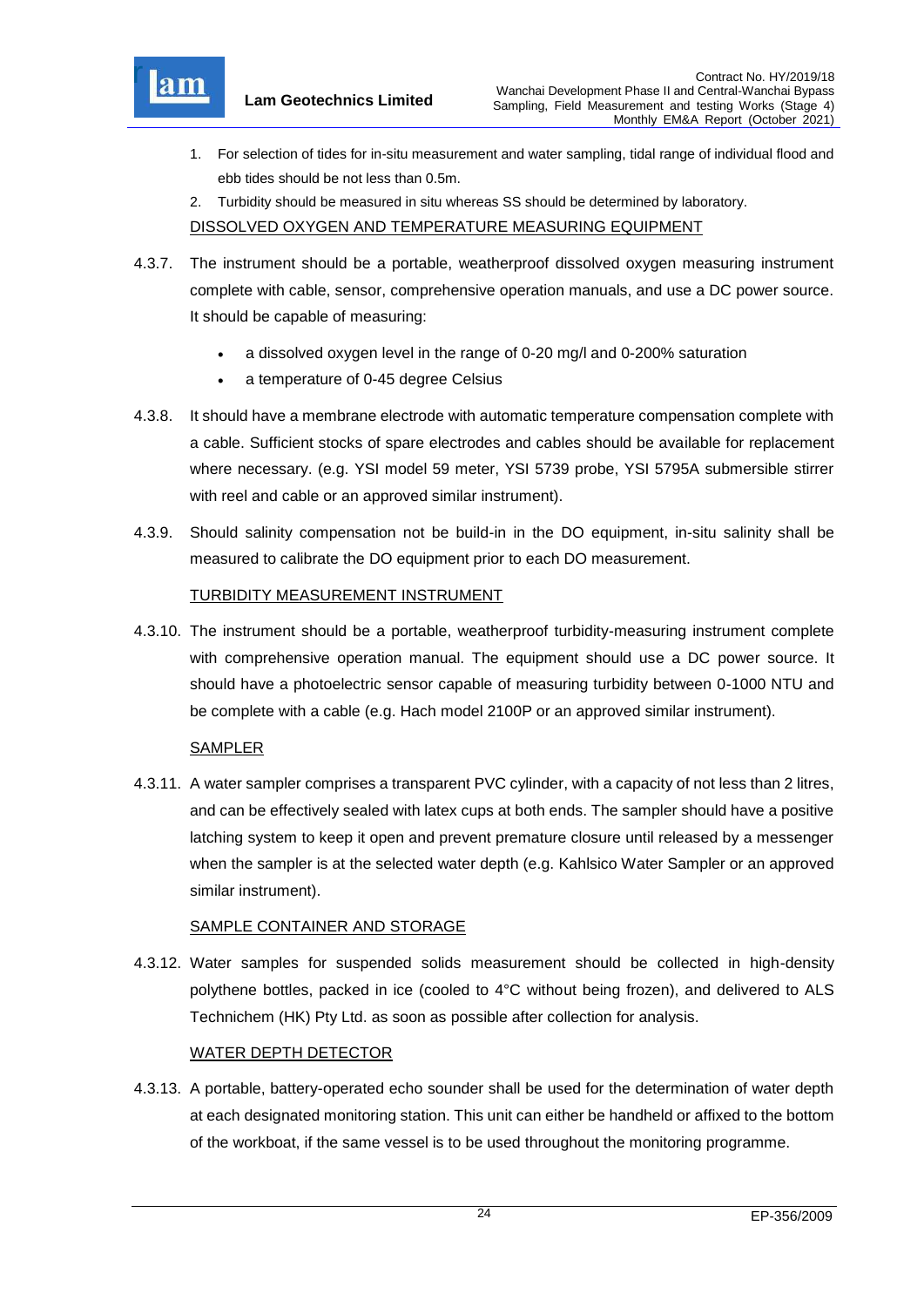

#### **SALINITY**

4.3.14. A portable salinometer capable of measuring salinity in the range of 0-40 ppt shall be provided for measuring salinity of the water at each of monitoring location.

## MONITORING POSITION EQUIPMENT

4.3.15. A hand-held or boat-fixed type digital Global Positioning System (GPS) with waypoint bearing indication or other equivalent instrument of similar accuracy shall be provided and used during monitoring to ensure the monitoring vessel is at the correct location before taking measurements.

## CALIBRATION OF IN-SITU INSTRUMENTS

- 4.3.16. All in-situ monitoring instrument shall be checked, calibrated and certified by a laboratory accredited under HOKLAS or equivalent before use, and subsequently re-calibrated at 3 monthly intervals throughout all stages of the water quality monitoring. Responses of sensors and electrodes should be checked with certified standard solutions before each use. Wet bulb calibration for a DO meter shall be carried out before measurement at each monitoring location.
- 4.3.17. For the on site calibration of field equipment by the ET, the BS 127:1993, "Guide to Field and on-site test methods for the analysis of waters" should be observed.
- 4.3.18. Sufficient stocks of spare parts should be maintained for replacements when necessary. Backup monitoring equipment shall also be made available so that monitoring can proceed uninterrupted even when some equipment is under maintenance, calibration, etc.
- 4.3.19. Current calibration certificates of equipments are presented in *[Appendix 4.2](file:///C:/Users/kcchan/AppData/Roaming/Microsoft/Attachment/App4.2%20Calibration%20Certificates.pdf)*.

## LABORATORY MEASUREMENT / ANALYSIS

4.3.20. Analysis of suspended solids has been carried out in a HOKLAS accredited laboratory, ALS Technichem (HK) Pty Ltd. Water samples of about 1L shall be collected at the monitoring stations for carrying out the laboratory SS determination. The SS determination work shall start within 24 hours after collection of the water samples. The SS determination shall follow APHA 19ed or equivalent methods subject to the approval of IEC and EPD.

# ENHANCED WATER QUALITY MONITORING IN THE EX-WAN CHAI PUBLIC CARGO WORKING AREA AND THE CAUSEWAY BAY TYPHOON SHELTER

- 4.3.21. The enhanced water quality monitoring and audit programme is to avoid aggravation of odour nuisance from seawater arising from temporary reclamation in the ex-Wan Chai Public Cargo Working Area and the Causeway Bay Typhoon Shelter.
- 4.3.22. Dissolved oxygen monitoring at the intakes C6 and C7 in Causeway Bay Typhoon Shelter when there is temporary reclamation in Causeway Bay Typhoon Shelter and at the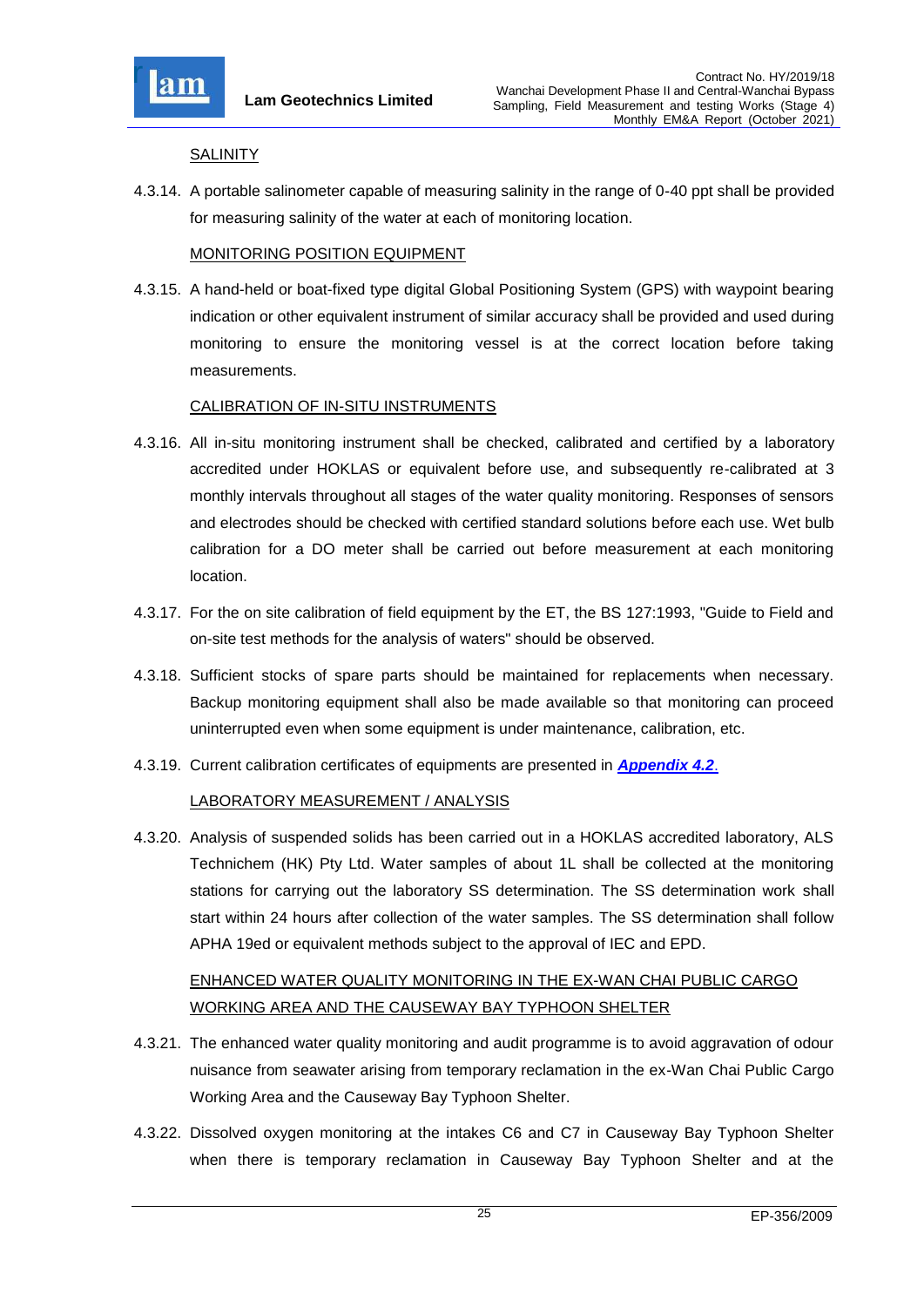

south-western and south-eastern corners of the ex-Wan Chai Public Cargo Working Area. The proposed water quality monitoring stations of the Project are shown in *Table 4.5* and *[Figure](file:///C:/Users/kcchan/AppData/Roaming/Microsoft/Attachment/Fig%204.1_Location%20of%20monitoring%20stations.pdf) [4.1](file:///C:/Users/kcchan/AppData/Roaming/Microsoft/Attachment/Fig%204.1_Location%20of%20monitoring%20stations.pdf)*.

| <b>Station</b> | Location                                                   |  |
|----------------|------------------------------------------------------------|--|
| C <sub>6</sub> | Proposed Exhibition Station / World Trade Centre           |  |
| C7             | <b>Windsor House</b>                                       |  |
| Ex-WPCWA-SW    | South-western of the ex-Wan Chai Public Cargo Working Area |  |
| Ex-WPCWA-SE    | South-eastern of the ex-Wan Chai Public Cargo Working Area |  |
| $D = 22$       |                                                            |  |

<span id="page-26-0"></span>*Table 4.5 Marine Water Quality Stations for Enhanced Water Quality Monitoring*

Remarks:

- 1. Enhanced DO monitoring at Windsor House Cooling (Station Ref: C7) was temporarily suspended since 22 October 2014 with respect to the formation of temporary reclamation zone TS3 and was resumed from 1 February 2018 onwards with respect to the completion of removal of temporary reclamation zone.
- 2. Enhanced DO monitoring at Monitoring station Ex-WPCWA SE was temporarily suspended from 31 August 2015 with respect to seawall reinstatement works and formation of active works area. The Enhance DO monitoring at Ex-WPCWA SE was resumed on 11 May 2016 due to completed section of seawall reinstatement works at Ex-PCWA.
- 4.3.23. The monitoring of dissolved oxygen are to be carried out 3 days per week, at mid-flood and mid-ebb tides for 3 water depths (1m below water surface, mid-depth and 1m above sea bed, except where the water depth less than 6m, the mid-depth may be omitted. If the water depth be equal to or less than 3m, only the mid-depth will be monitored).

# DAILY SS MONITORING AND 24 HOURS TURBIDITY MONITORING SYSTEM

- 4.3.24. During dredging of the sediment at the south-western corner of the Causeway Bay Typhoon Shelter, daily monitoring of suspended solids and 24 hour monitoring of turbidity at the cooling water intakes (C6 and C7) shall be conducted.
- 4.3.25. The 24 hours monitoring of turbidty at the cooling water intakes (C6 and C7) shall be established by setting up a continuous water quality monitoring station in front of the intakes during the dredging activities. The monitoring system include the turbidity sensor and data logger which is capable of data capturing at every 5 minutes. The data sahll be downloaded daily and compared with the Action and Limit level determined during the baseline water qualtiy monitoring at the cooling water intake locations.

# ADDITIONAL DISSOVLED OXYGEN MONITORING FOR CULVERT L WATER DISCHARGE FLOW

4.3.26. In response to the Condition 2.18 of the Environmental Permit no. EP-356/2009 requiring that a silt curtain / impermeable barrier system be installed to channel water discharge flow from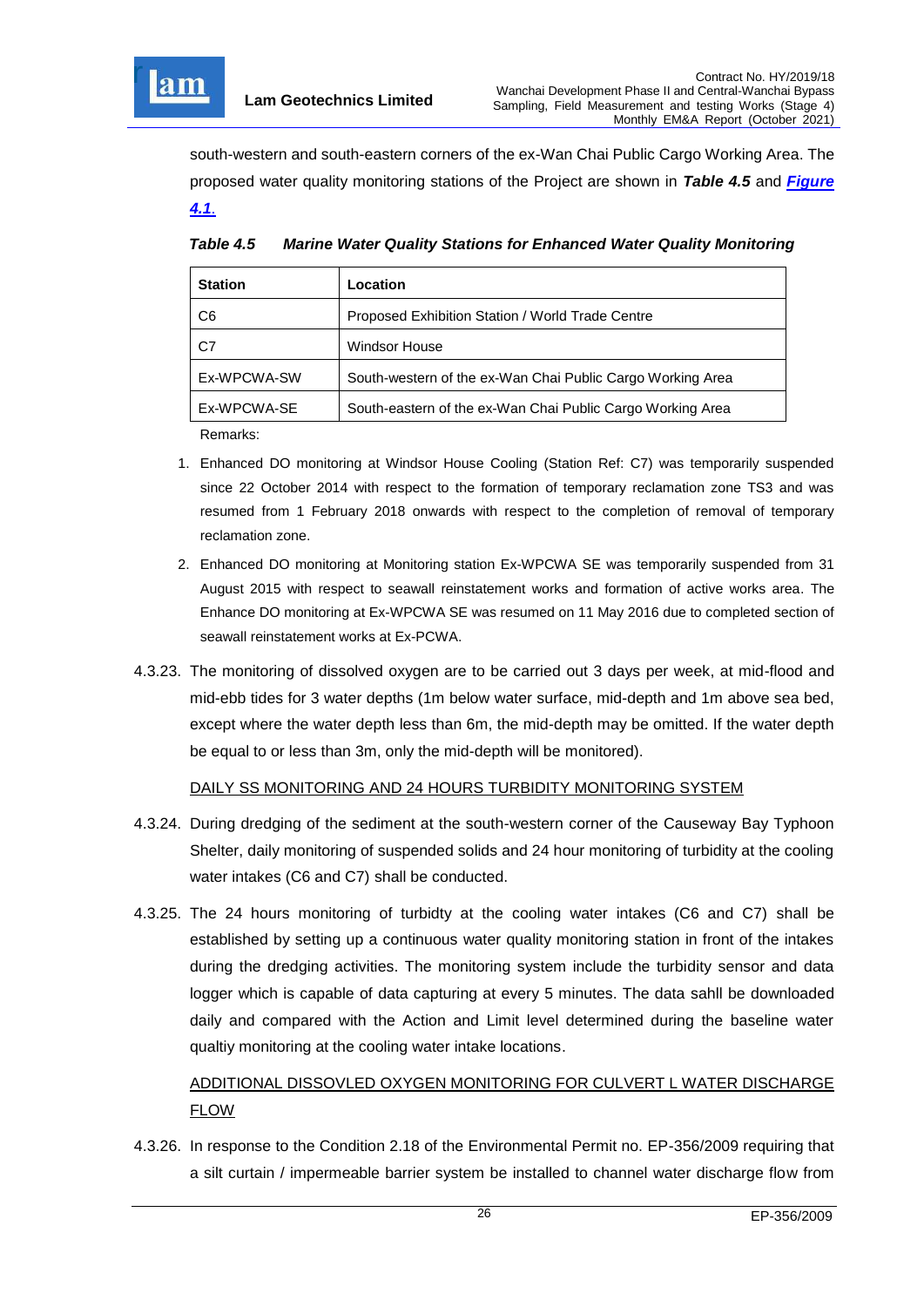

Culvert L to locations outside the embayment area, a proposed replacement of the requirement with additional dissolved oxygen monitoring has been conducted at three monitoring stations, namely A, B and C between the eastern seawall of Central Reclamation Phase III and the HKCEC Extension since November 2011 under EP-356/2009 so that DO level between the eastern seawall of Central Reclamation Phase II and the HKCEC extension could be continuously monitored.

- 4.3.27. With respect to the commencement of dredging works under HK/2012/08 and the installation of MTR precast protection unit, the enhanced water quality monitoring for Culvert L was temporarily suspended since 24 July 2013
- 4.3.28. The monitoring of dissolved oxygen are to be carried out once per week, at mid-flood and mid-ebb tides for 3 water depths (1m below water surface, mid-depth and 1m above sea bed, except where the water depth less than 6m, the mid-depth may be omitted. If the water depth be equal to or less than 3m, only the mid-depth will be monitored).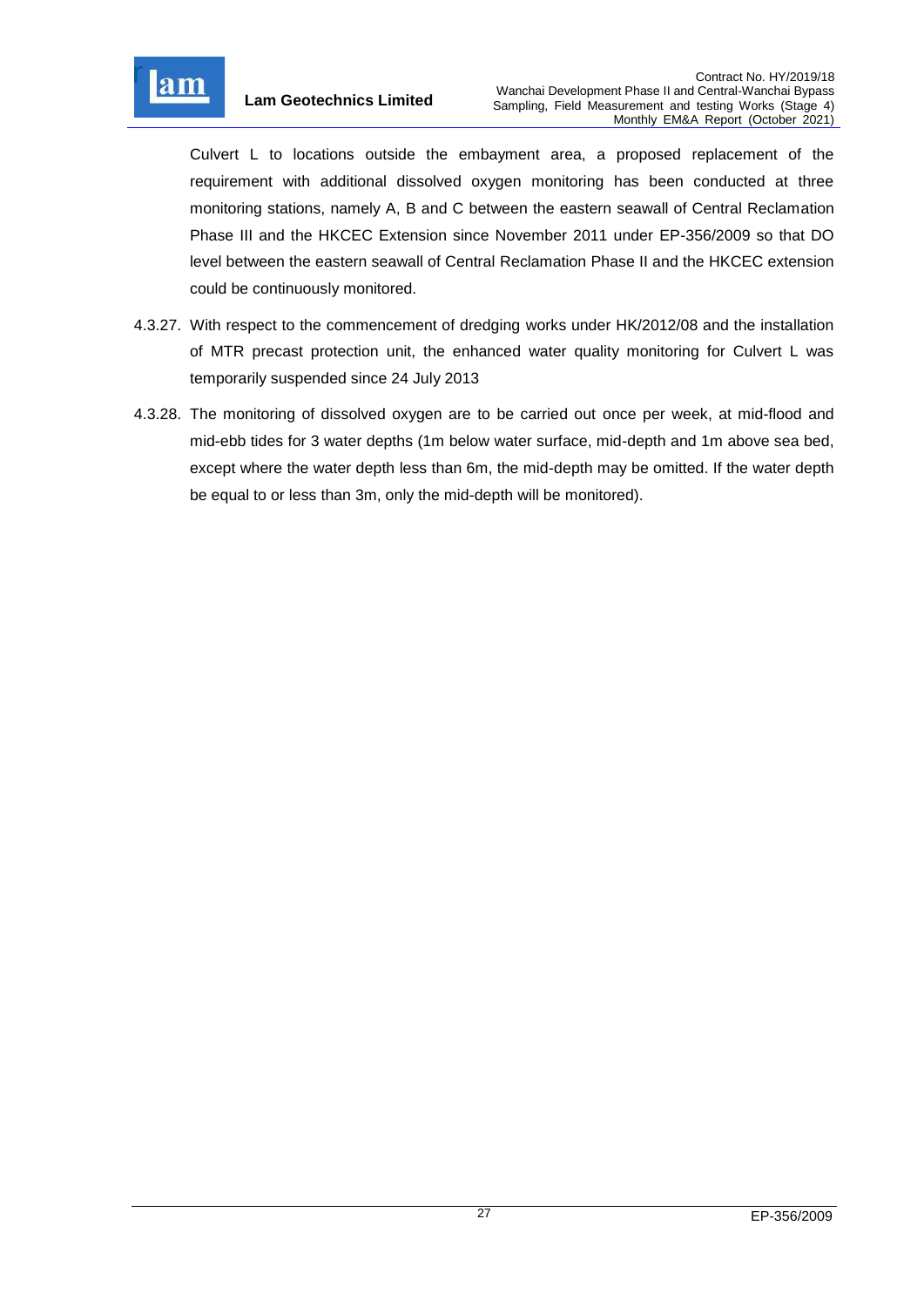

# <span id="page-28-0"></span>**5. Monitoring Results**

- 5.0.1. The environmental monitoring will be implemented based on the division of works areas of each designed project managed under different contracts with separate FEP applied by individual contractors. Overall layout showing work areas of various contracts, latest status of work commencement and monitoring stations is shown in *[Figure 2.1](file:///C:/Users/kcchan/AppData/Roaming/Microsoft/Attachment/Fig%202.1_Project%20Layout.pdf)* and *[Figure 4.1](file:///C:/Users/kcchan/AppData/Roaming/Microsoft/Attachment/Fig%204.1_Location%20of%20monitoring%20stations.pdf)*. The monitoring results are presented in according to the Individual Contract(s).
- 5.0.2. As confirmed by WDII RSS, the marine construction works under Contract HK/2009/01 have been completed since 24 July 2017, the monitoring association with Contract HK/2009/01 and relevant reporting has been ceased in the reporting month.
- 5.0.3. As confirmed by CWB RSS, the marine construction works under Contract HY/2009/15 and relevant reporting have been completed by 19 June 2017, the monitoring association with Contract HY/2009/15 and relevant reporting has been ceased in the reporting month.
- 5.0.4. As confirmed by CWB RSS, the seabed reinstatement works was resumed under Contract HY/2009/15 at EX-PCWA area on 26 June 2019. The relevant noise monitoring station monitoring stations namely M2b – Noon day gun area, M3a - Tung Lo Wan Fire Station and relevant air quality monitoring stations namely CMA3a – CWB PRE Site Office would be associated with Contract HY/2009/15 in the reporting month.
- 5.0.5. As confirmed by CWB RSS, the marine construction works under Contract HY/2010/08 and relevant reporting have been completed by 21 September 2018, the air monitoring stations namely CMA3a - CWB PRE Site Office and noise monitoring station namely M2b – Noon day gun area and M3a - Tung Lo Wan Fire Station association with Contract HY/2010/08 and relevant reporting has been ceased in the reporting month.
- 5.0.6. As confirmed by WDII RSS, the marine construction works under HK/2012/08 and relevant reporting have been completed by 2 January 2019, the air monitoring stations namely CMA5b - Pedestrian Plaza, CMA6a – WDII PRE Office and noise monitoring station namely M1a - Footbridge for Ex-Harbour Road Sports Centre association with Contract HK/2012/08 and relevant reporting has been ceased in the reporting month.
- 5.0.7. As confirmed by CWB RSS, the marine construction works under Contract HY/2009/19 and relevant reporting have been completed, the monitoring association with Contract HY/2009/19 and relevant reporting has been ceased in the reporting month.
- 5.0.8. As confirmed by CWB RSS, the seabed reinstatement works was resumed under Contract HY/2010/08 at CBTS area on 7 August 2019. The relevant noise and air quality monitoring station monitoring station namely CMA3a – CWB PRE Site Office, M2b – Noon day gun area and M3a - Tung Lo Wan Fire Station would be associated with Contract HY/2010/08 in the reporting month.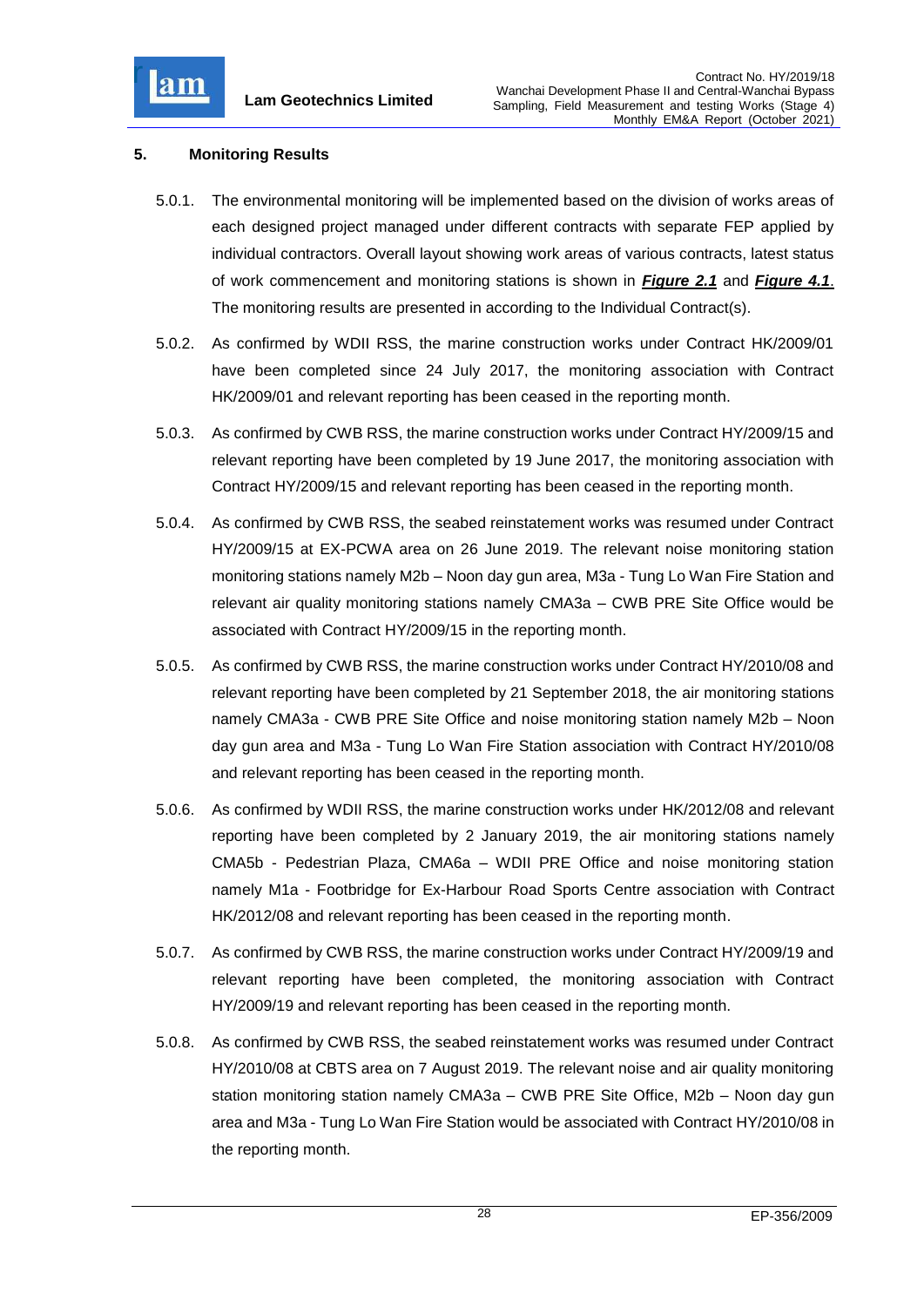

- 5.0.9. Referring to WDII RSS confirmation on the completion of marine works under HK/2009/02 within the EP-356 area on 30 September 2019, the relevant air quality and noise monitoring stations namely CMA3a – CWB PRE Site Office, CMA4a - SPCA, and M1a – Footbridge for Ex-Harbour Road Sports Centre would not be associated with Contract HK/2009/02 in the reporting month.
- 5.0.10. Water quality monitoring station C7 and Enhance DO monitoring station C6 shall be associated with Contract HY/2010/08, upon confirmation of marine construction works completion under Contract HY/2009/15 at CBTS area and Ex-PCWA area since 19 June 2017.
- 5.0.11. Referring to CWB RSS confirmation on the completion of marine construction activities within the Ex-PCWA area and the completion of the post construction water quality monitoring, the respective Enhance DO Monitoring within Ex-PCWA for monitoring station Ex-PCWA SE and Ex-PCWA SW was temporarily suspended since 07 March 2017 ebb tide onwards.
- 5.0.12. With respect to the reinstatement of the silt screen system for Cooling Water Intakes P7, P8, P9 and WSD Water Intake RW21, the respective water quality monitoring was reverted to the previous monitoring location for Water Quality Monitoring Station RW21-P789 from water quality stations RW21-P789 East (RW21-P789E) and RW21-P789 West (RW21-P789W) from 25 January 2017 onwards.
- 5.0.13. With respect to the temporarily suspension of marine construction works at WCR3 Area by Contract HK/2009/02, the installed silt screen for intake group (P7, P8, P9 and WSD21) was removed on 26 November 2016.
- 5.0.14. As advised by the Contractor of HK/2009/01, all silt screen remains removal works at P1, P3, P4, P5 and C1 water quality monitoring stations were completed on 8 May 2016.
- 5.0.15. With respect to the marine works undertaken at WCR3 by Contract HK/2009/02, the respective water quality monitoring station C1 associated with Contract HK/2009/01 was updated as in association with Contract HK/2009/01 and Contract HK/2009/02.
- 5.0.16. With respect to the marine works undertaken at CBTS by Contract HY/2010/08, the respective water quality monitoring station C7 associated with Contract HY/2009/15 was updated as in association with Contract HY/2009/15 and Contract HY/2010/08.
- 5.0.17. With respect to the marine works undertaken at HKCEC2 by Contract HK/2012/08, the respective water quality monitoring station WSD19, P1, P3, P4, and P5 were associated with Contract HK/2012/08.
- 5.0.18. As confirmed by WDII RSS, the marine construction works under Contract HK/2009/01 have been completed since 24 July 2017, the monitoring association with Contract HK/2009/01 and relevant reporting has been ceased in the reporting month.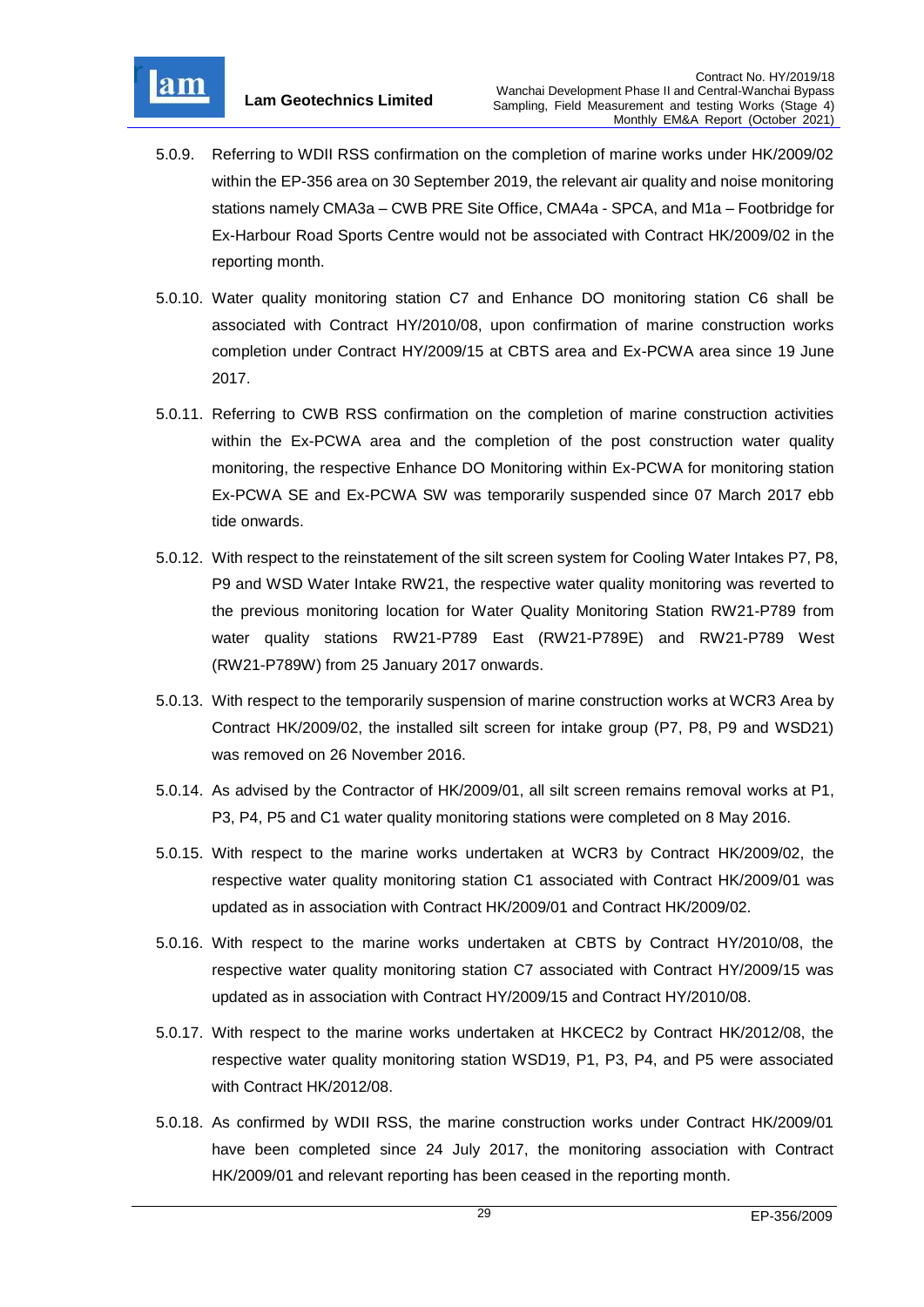

- 5.0.19. As confirmed by CWB RSS, the marine construction works under Contract HY/2009/15 and relevant reporting have been completed by 19 June 2017, the monitoring association with Contract HY/2009/15 and relevant reporting has been ceased in the reporting month.
- 5.0.20. Referring to CWB RSS confirmation on the completion of marine works within the TS3 area and the completion of the post construction water quality monitoring, the respective water quality monitoring within TS3 for monitoring station C7 was temporarily suspended since 29 October 2018 onwards.
- 5.0.21. Referring to WDII RSS confirmation on the completion of marine works under HK/2012/08 within the EP-356 area on 2 January 2019 and the completion of the post construction water quality monitoring (From 2 January 2019 to 30 January 2019), the respective water quality monitoring stations P1, P3, P4, P5 and WSD19 within EP-356 area was temporarily suspended since 15 February 2019 onwards.
- 5.0.22. Referring to CWB RSS confirmation on the resumption of marine works within the CBTS area. The respective water quality monitoring within CBTS for monitoring station C7 was resumed since 7 August 2019 and associated with HY/2009/15 and HY/2010/08.
- 5.0.23. Referring to WDII RSS confirmation on the completion of marine works under HK/2009/02 within the EP-356 area on 30 September 2019 and the completion of the post construction water quality monitoring (From 30 September 2019 to 26 October 2019), the respective water quality monitoring stations C1 and RW21-P789 within EP-356 area was temporarily suspended from 26 October 2019 onwards
- 5.0.24. Referring to CWB RSS confirmation on the resumption of marine works within the CBTS area. The respective water quality monitoring within CBTS for monitoring station C7 was resumed since 7 August 2019 and associated with HY/2009/15 and HY/2010/08
- 5.0.25. Referring to CWB RSS confirmation, there was no marine works under EP-356/2009 until mid-September 2020. The respective water quality monitoring station C7 within EP-356 area was temporarily suspended from 15 May 2020.
- 5.0.26. Referring to CWB RSS confirmation on the resumption of marine works within the CBTS area the respective water quality monitoring within CBTS for monitoring station C7 was resumed since 16 September 2020
- 5.0.27. As confirmed by CWB RSS that marine works under HY/2010/08 and HY/2009/15 under EP-356/2009 was completed on 22 March 2021, noise monitoring stations M2b – Noon-day gun area and M3a – Tung Lo Wan Fire Station, air quality monitoring stations CMA3a – CWB PRE Site Office under EP-356/2009 were suspended from 22 March 2021.
- 5.0.28. As confirmed by CWB RSS that marine works under HY/2010/08 and HY/2009/15 under EP-356/2009 was completed on 22 March 2021, 4 week post-construction water quality monitoring at C7 was commenced on 22 March 2021 and ended on 19 April 2021.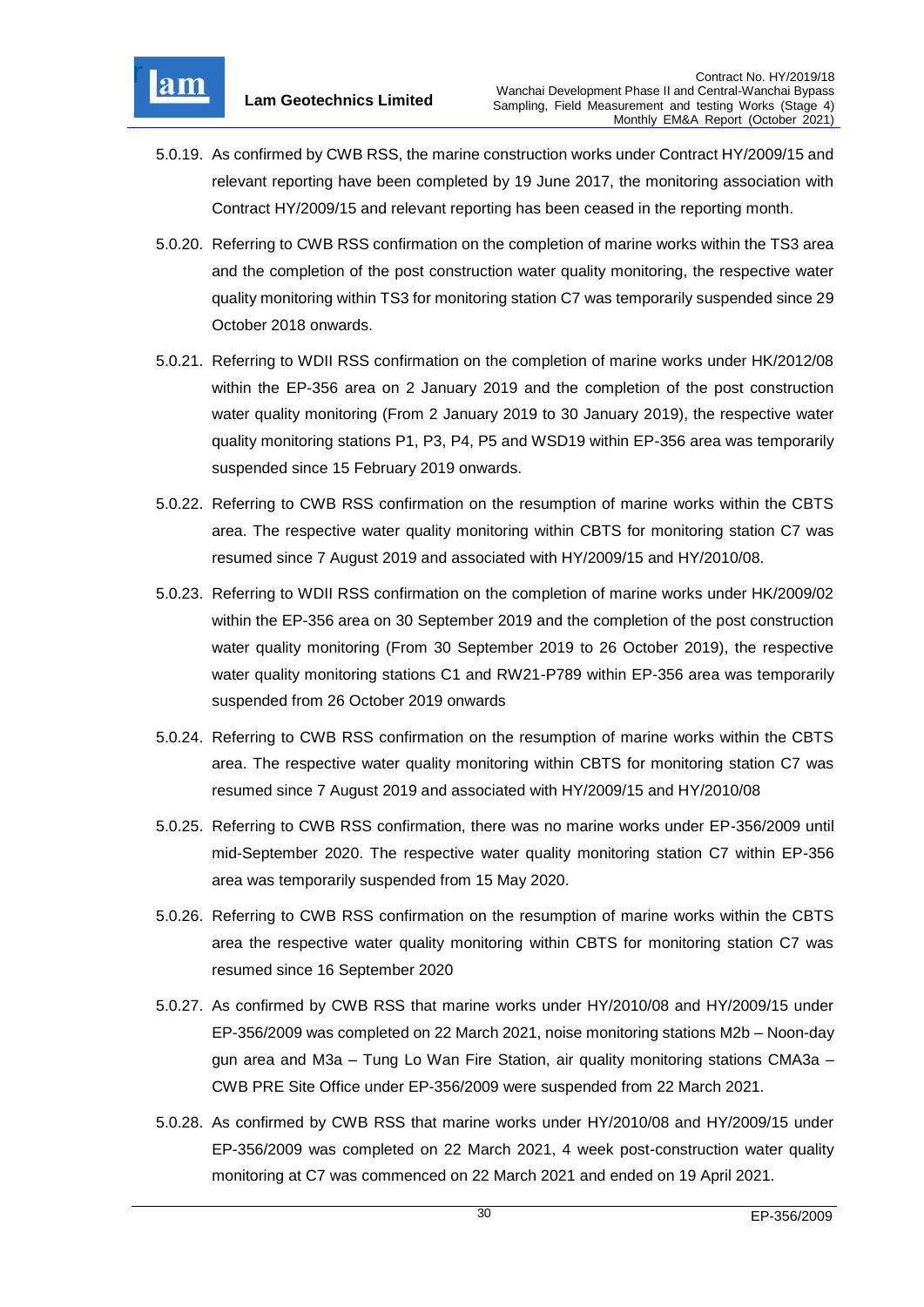

5.0.29. The water quality monitoring at Station C7 has been temporarily suspended since 20 April 2021 after the 4-week post-construction water quality monitoring as agreed with IEC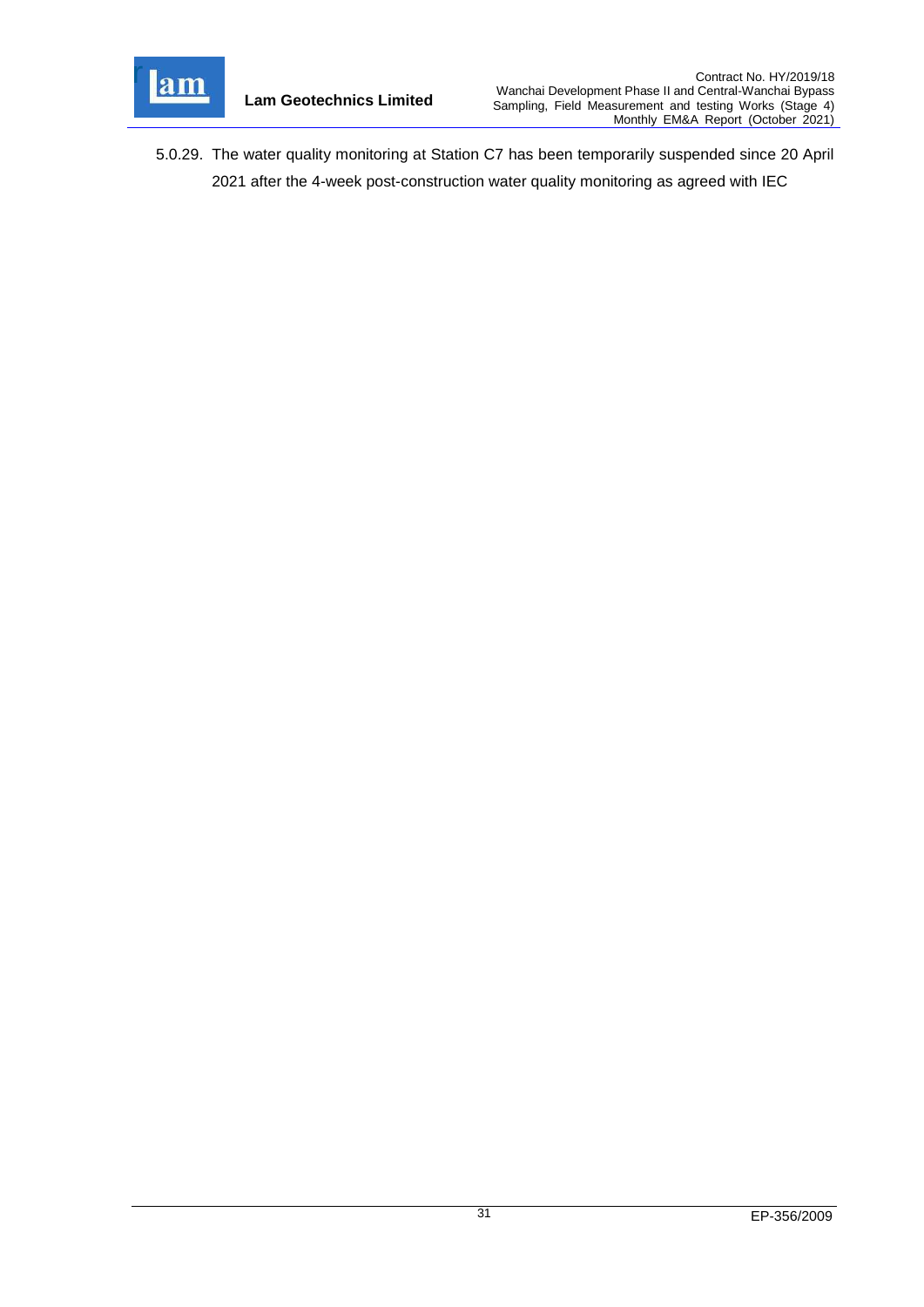

## <span id="page-32-0"></span>**6. Compliance Audit**

6.0.1. The Event Action Plan for construction noise, air quality and water quality are presented in *[Appendix 6.1](file:///C:/Users/kcchan/AppData/Roaming/Microsoft/Attachment/App6.1_Event%20and%20Action%20Plan.pdf)*.

#### <span id="page-32-1"></span>**6.1 Review of the Reasons for and the Implications of Non-compliance**

6.1.1 As confirmed by CWB RSS that marine works for Contract no. HY/2010/08 and HY/2009/15 under EP-356/2009 was completed on 22 March 2021, weekly site inspection was suspended on 22 March 2021 as agreed with IEC.

#### <span id="page-32-2"></span>**6.2 Summary of action taken in the event of and follow-up on non-compliance**

6.2.1 As confirmed by CWB RSS that marine works for Contract no. HY/2010/08 and HY/2009/15 under EP-356/2009 was completed on 22 March 2021, weekly site inspection was suspended on 22 March 2021 as agreed with IEC.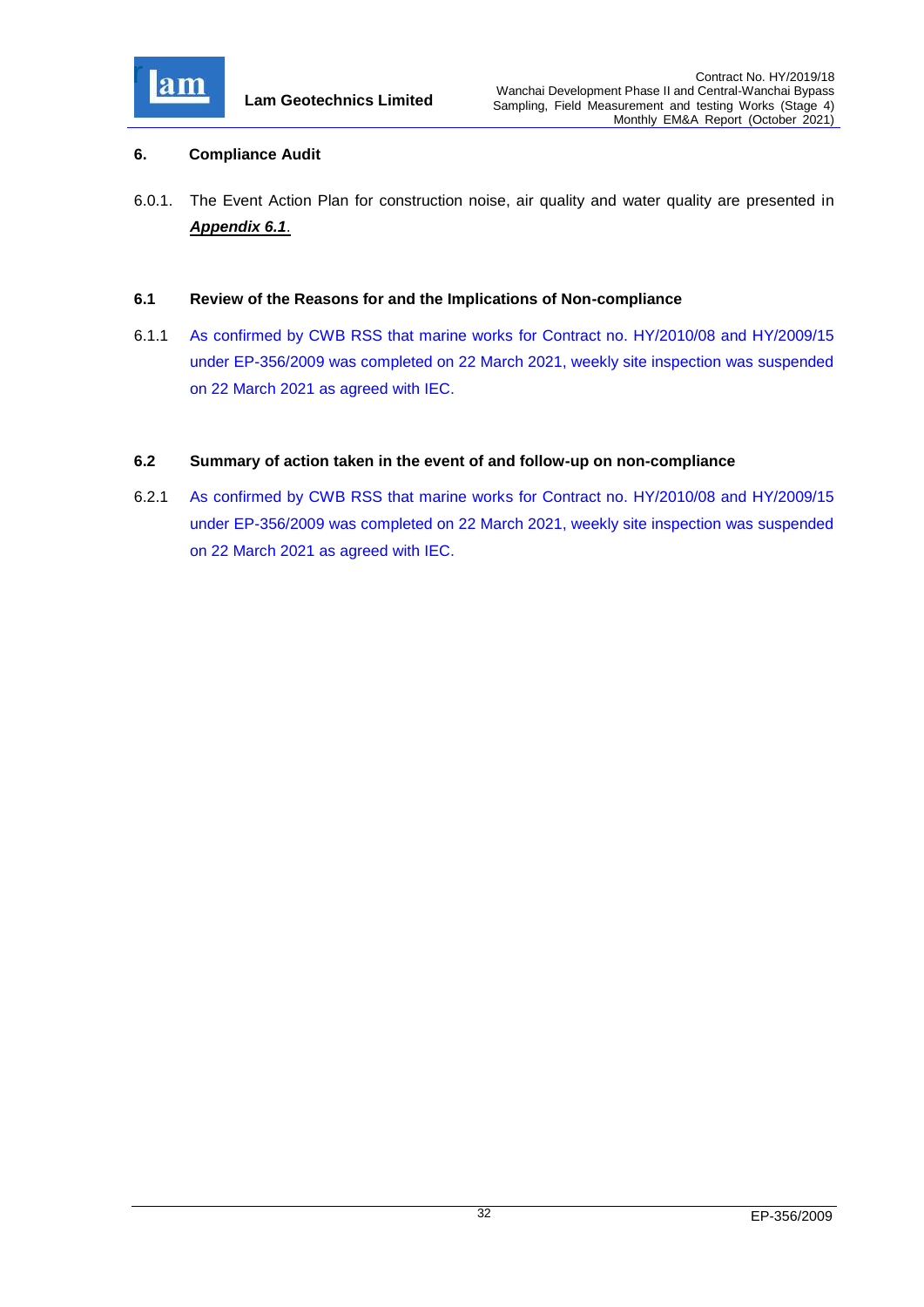

# <span id="page-33-0"></span>**7. Cumulative Construction Impact due to the Concurrent Projects**

- 7.0.1. According to Condition 3.4 of the EP-356/2009, this section addresses the relevant cumulative construction impact due to the concurrent activities of the current projects including the Central Reclamation Phase III, Central-Wanchai Bypass and Island Eastern Corridor Link projects.
- 7.0.2. According to the Final EM&A Report of Central Reclamation Phase III (CRIII) for Contract HK 12/02, the major construction activities were completed by end of January 2014 and no construction activities were undertaken thereafter and the water quality monitoring was completed in October 2011 and no Project-related exceedance was recorded for air and noise monitoring. It can be concluded that cumulative construction impact due to the concurrent activities of the current projects with the Central Reclamation Phase III (CRIII) was insignificant.
- 7.0.3. According to the Final EM&A Report of EP-122/2002/E, the construction works at the area of EP-122/2002/E were completed. In view of the above, the cumulative construction impact due to the Central Reclamation Phase III (CRIII) was not anticipated.
- 7.0.4. According to the construction programme of Wan Chai Development Phase II, Central-Wan Chai Bypass and Island Eastern Corridor Link projects, no construction works under Wan Chai Development Phase II was conducted at Wan Chai. The major construction activities under Central-Wan Chai Bypass and Island Eastern Corridor Link Projects were bridge noise enclosure installation works, road works, drainage works and soft landscape works at North Point area in the reporting period. In addition, other non-Wan Chai Development Phase II, Central-Wan Chai Bypass and Island Eastern Corridor Link projects were observed undertaken at Wan Chai North and North Point area.
- 7.0.5. As relevant site mitigation measures for air quality, construction noise and water quality were implemented, no significant air quality, noise and water quality impact was concluded in the reporting period. No construction work was conducted under EP-356/2009 in the reporting period. Thus, it is evaluated that the cumulative construction impact from the concurrent projects including Wan Chai Development Phase II (WDII), Central- WanChai Bypass (CWB), Island Eastern Corridor Link projects (IECL) was insignificant.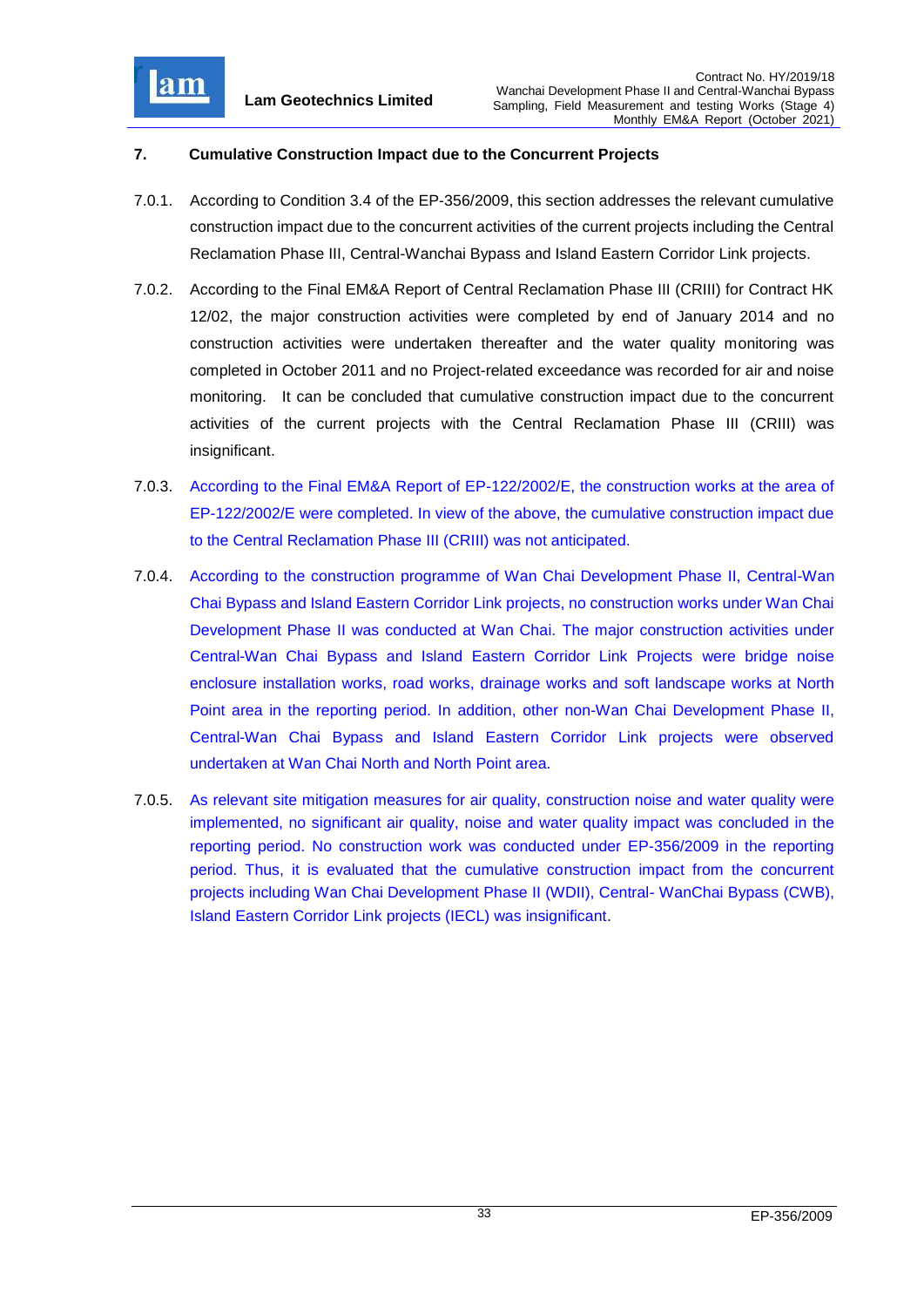

# <span id="page-34-0"></span>**8. Environmental Site Audit**

8.0.1. As confirmed by CWB RSS that marine works for Contract no. HY/2010/08 and HY/2009/15 under EP-356/2009 was completed on 22 March 2021, weekly site inspection was suspended on 22 March 2021.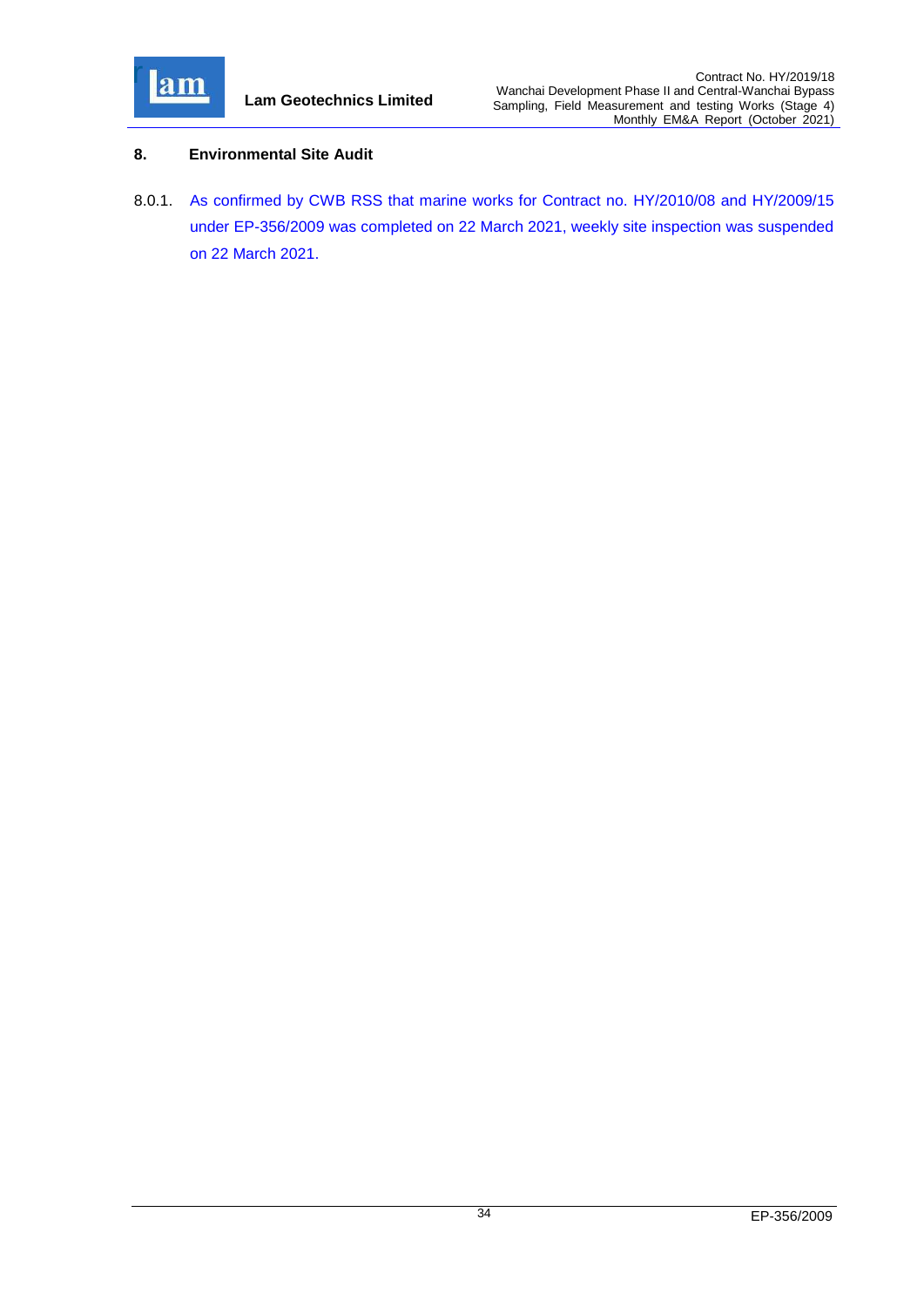

## <span id="page-35-0"></span>**9. Complaints, Notification of Summons and Prosecution**

- 9.0.1. No environmental complaints, summons and prosecution were received in the reporting period.
- 9.0.2. The details of cumulative complaint log and updated summary of complaints are presented in *[Appendix 9.1](file:///C:/Users/kcchan/AppData/Roaming/Microsoft/Attachment/App9.1%20Complaint%20Log.pdf)*
- 9.0.3. Cumulative statistic on complaints and successful prosecutions are summarized in *Table 9.1* and *Table 9.2* respectively.

## <span id="page-35-1"></span>*Table 9.1 Cumulative Statistics on Complaints*

| <b>Reporting Period</b>                               | <b>No. of Complaints</b> |  |
|-------------------------------------------------------|--------------------------|--|
| Commencement works (Mar 2010) to last reporting month | 51                       |  |
| October 2021                                          | O                        |  |
| <b>Total</b>                                          | 51                       |  |

# <span id="page-35-2"></span>*Table 9.2 Cumulative Statistics on Successful Prosecutions*

| Environmental<br><b>Parameters</b> | <b>Cumulative No.</b><br><b>Brought Forward</b> | <b>No. of Successful</b><br><b>Prosecutions this month</b><br>(Offence Date) | <b>Cumulative No.</b><br>Project-to-Date |
|------------------------------------|-------------------------------------------------|------------------------------------------------------------------------------|------------------------------------------|
| Air                                |                                                 | O                                                                            | ი                                        |
| <b>Noise</b>                       |                                                 | 0                                                                            | 0                                        |
| Water                              |                                                 | 0                                                                            | 0                                        |
| Waste                              |                                                 | 0                                                                            | 0                                        |
| <b>Total</b>                       |                                                 | ŋ                                                                            | ŋ                                        |